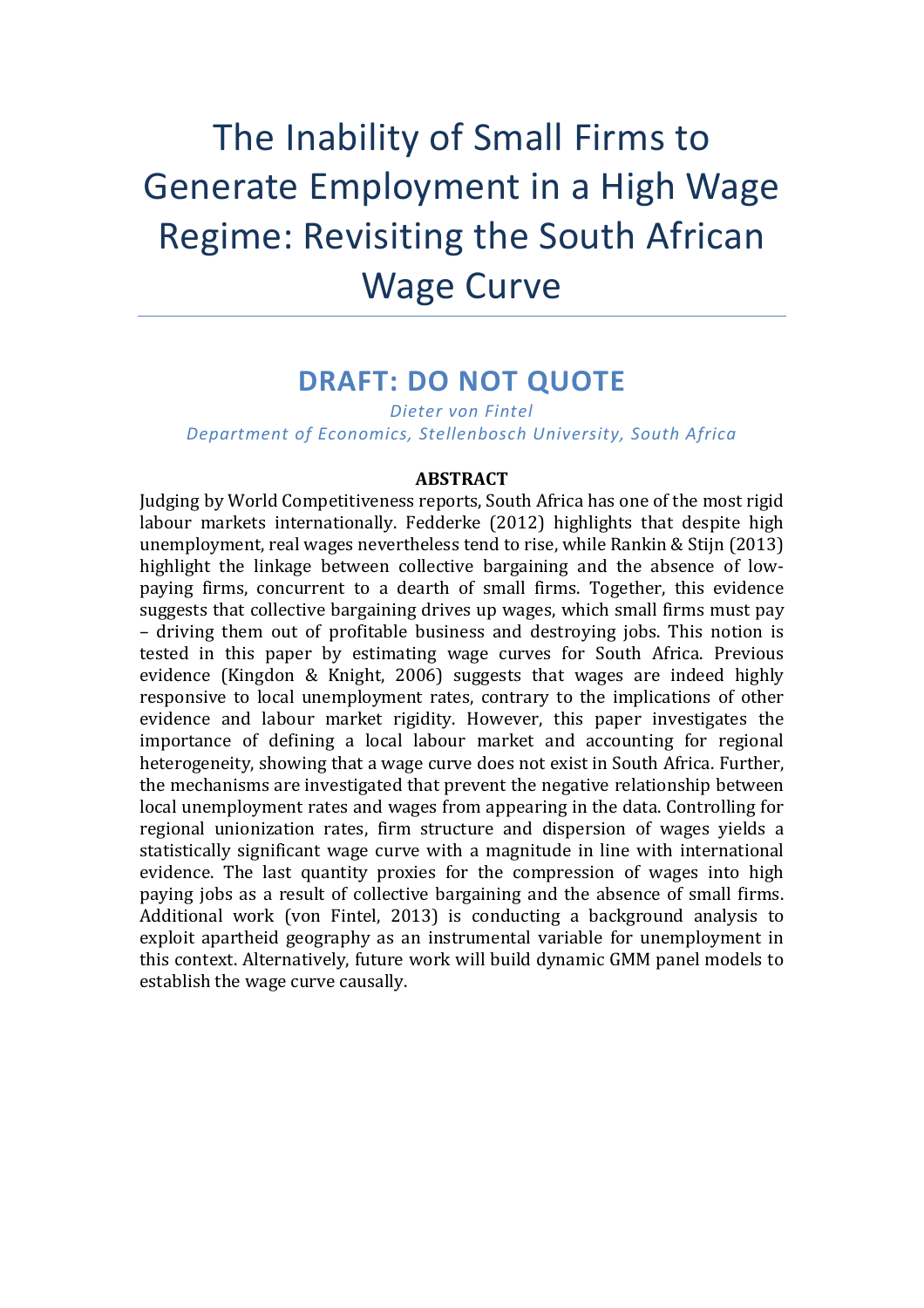# **1 Introduction**

Despite being Africa's largest economy, South Africa still has an uncharacteristically high unemployment rate, with the formal economy unable to absorb (predominantly unskilled) surplus labour. While early claims of jobless growth in the post-apartheid era have been refuted, the rise in unemployment over the early post-transition period remains one of the largest policy issues, particularly because the youngest generations have received more education, but have not been absorbed into the labour market and have added to the stock of the unemployed (Burger & von Fintel, 2009) (Burger, Van der Berg, & von Fintel, 2012)

The public debate on labour policy takes one of two angles: firstly, international competitiveness reports suggest that job creation is sluggish due to tight labour market regulations and the strong bargaining power of unions; secondly, proponents of strong labour market legislation (in particular from the Congress of South African Trade Unions, which is in alliance with the ruling African National Congress) are in favour of relaxing inflation targeting to lower interest rates (and employment) and the increased protection of workers' rights, with the thought that many unskilled workers are not receiving living wages. Most recently, the finance minister, Pravin Gordhan, has pointed to the employment debilitating effects of labour legislation. Nevertheless, labour laws are currently being revised to (inter alia) further prevent worker exploitation, regulate the role of so-called labour brokers who procure workers for short-term employment, and to streamline the process for workers to become union members. Each of these proposals can be seen as a further tightening of labour legislation. Other employment-promoting interventions, such as a wage subsidy, have been proposed by the Harvard Group of economists, but have been rejected by unions. One of the main reasons is that older (unionised) workers may be substituted with younger workers (who are targeted by the subsidy).

Magruder (2010) has shown that collective bargaining councils decrease employment by 8-13%, while increasing wages by 10-21%. In particular, small firms that are bound by these industry-wide agreements, are unable to pay these high wages, and are therefore limited in their employment creation potential.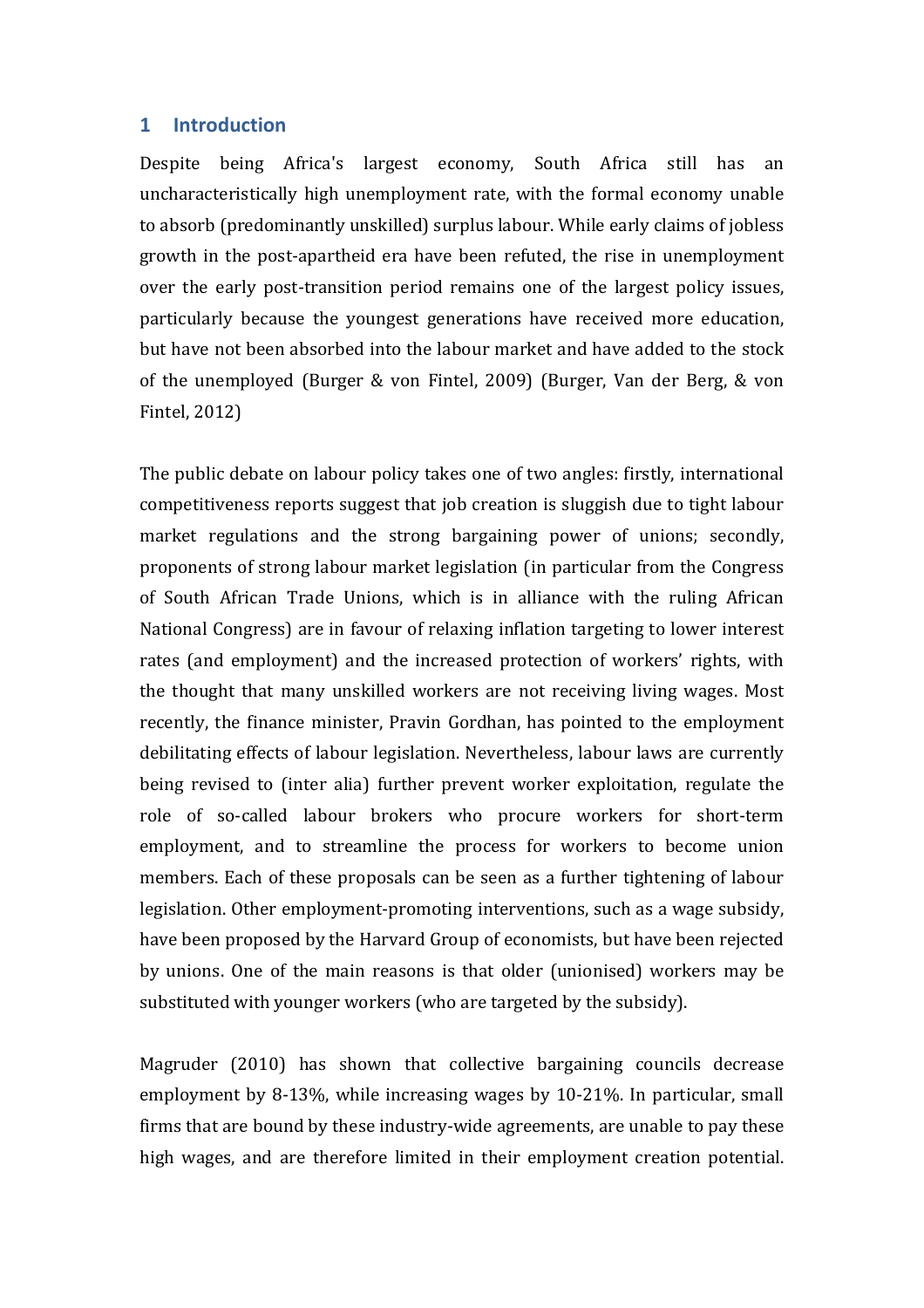Magruder notes that there is a "missing gap" in the number of small firms operating in the country. This apparently positive relationship between unemployment and wages stands in stark contrast to the wage curve - a negative relationship between regional unemployment and wages earned - (Blanchflower & Oswald, 1994), which has been put forward as an empirical law of economics. Lewis (2001) notes the long-run increases in unskilled wages (particularly in the public and manufacturing sectors) due to the deregulation of black unions since the 1970s. This has brought about a decrease in dispersion of labour market incomes, as unskilled wage growth has outpaced that of skilled wages (though overall inequality has remained persistent due to rising unemployment). This long-term decrease in the variance of wages can also be pinpointed to the fact that job opportunities in small firms (which generally pay lower wages) have also declined as a result. Indeed, Kingdon & Knight (2004) question why South Africa has such a small informal sector relative to the rest of Africa, and this in a context of one of the highest unemployment rates in the world. Usually the informal sector serves as a safety net for workers that are not absorbed by the formal sector. However, high barriers to entry are identified. Together, the evidence suggests that small firms struggle to create employment, remain in operation or face difficulties in paying sufficiently high wages. Using manufacuring firm censusses, Rankin & Stijn (2013) illustrate these propositions: in firms that are larger, high productivity workers are employed at high wages; small firms (of which there are few that survive), also pay higher wages and employ relatively high productivity workers. By implication, smaller firms that would (in the counterfactual) rely on paying lower wages to (more) low productivity workers are absent, and driven out of business by bargaining council agreements which are extended to all firms in a given industry by the powers of the Labour Relations Act. Here too the evidence suggests that high wages are associated with job destruction.

However, Kingdon & Knight (2006), in another paper, establish empirically that a wage curve exists in South Africa, contradicting the abovementioned evidence that in some sectors wages rise with unemployment. While the occurrence of high unemployment regions with high wages might be reconciled with the Harris-Todaro (1970) model, this paper suggests that alternative mechanisms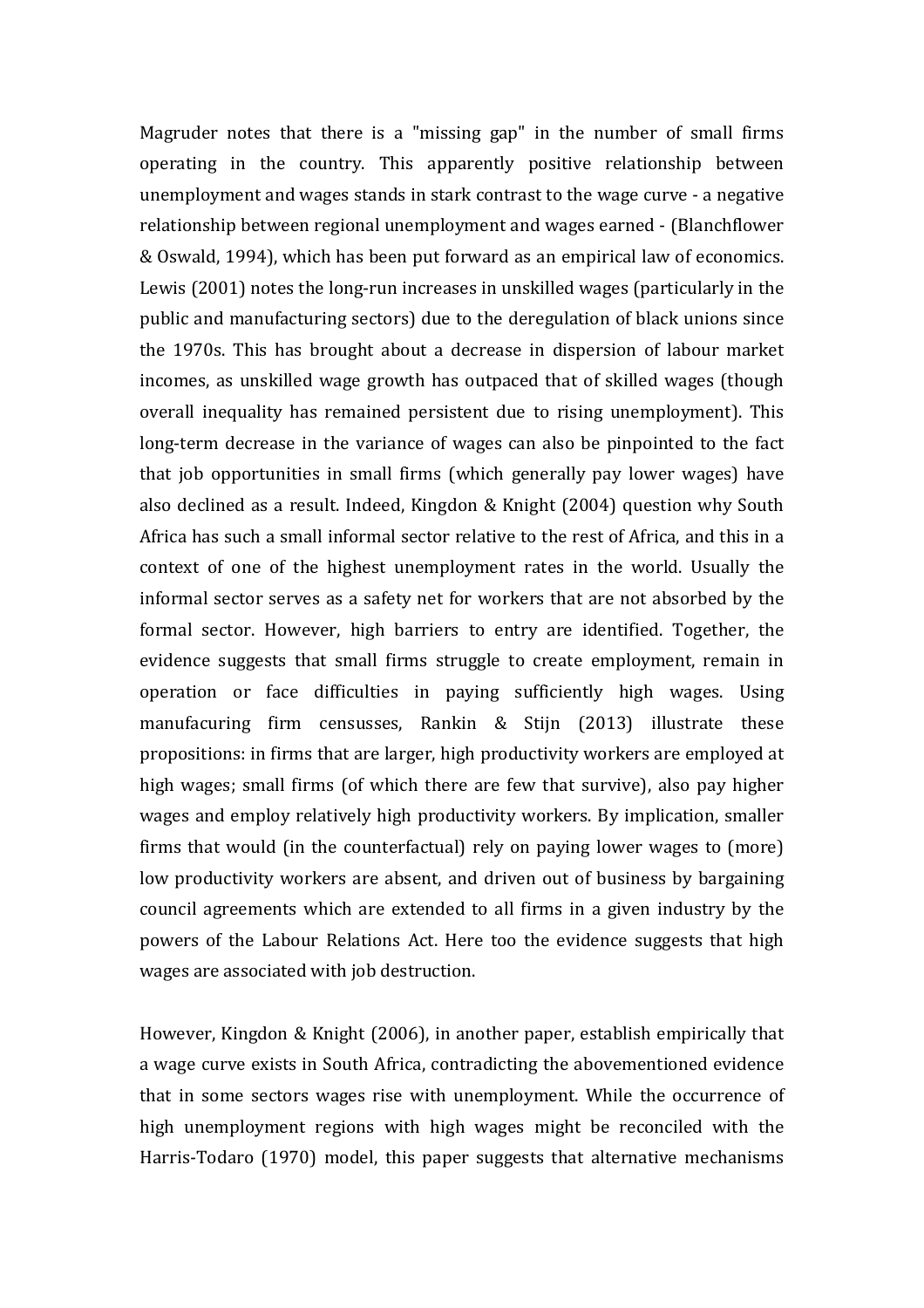are driving this reality in South Africa. Their model suggests that individuals in a low-paying sector are attracted by the favourable wages in a high-paying sector; however, these workers cannot be absorbed due to a skills mismatch - a structural unemployment story that is also well-documented in South Africa (Bhorat & Hodge, 1999).

This paper first proceeds to reconcile the Kingdon & Knight (2006) evidence of a wage curve with other results showing a positive relationship between wages and unemployment (Magruder, 2010; Fedderke, 2012). It is evident that districtlevel heterogeneity (which Kingdon & Knight's data is unable to fully account for) drives the result. Once appropriate district fixed effects are included in the specification, the relationship between unemployment and wages becomes positive. The first part of this paper explores under which circumstances this occurs and consults the international wage curve literature to establish the most credible way of dealing with spacial heterogeneity.

Given the district-level heterogeneity, it is therefore necessary to investigate which district-level differences in South Africa result in this peculiar positive relationship. As a first point of entry we consider the absence of small firms by controlling for concentration of various firm sizes; in addition, district level unionisation rates are introduced to understand the role of the potential upward wage rigidities introduced by these worker groups. We also control for the skills composition of districts to account for the type of vacancies that are available to job seekers (which allows for the evaluation of a Harris-Todaro argument). One of the innovations of this paper is to account for district-level wage dispersion. It is evident that lower dispersion is found in districts where average wages are higher, suggesting that there is a compression of the lower tail of the earnings distribution. While unionisation is explicitly controlled for, this measure captures other factors that raise wages of the unskilled or destroy their jobs. One omitted factor that is proxied for by this variable is the role of district-level bargaining councils, which have been shown to limit the presence of small firms (Magruder 2012). Findings suggest that wage dispersion is associated with lower unemployment, which confirms that districts that have a thick lower tail (that is missing elsewhere) are able generate unskilled employment that is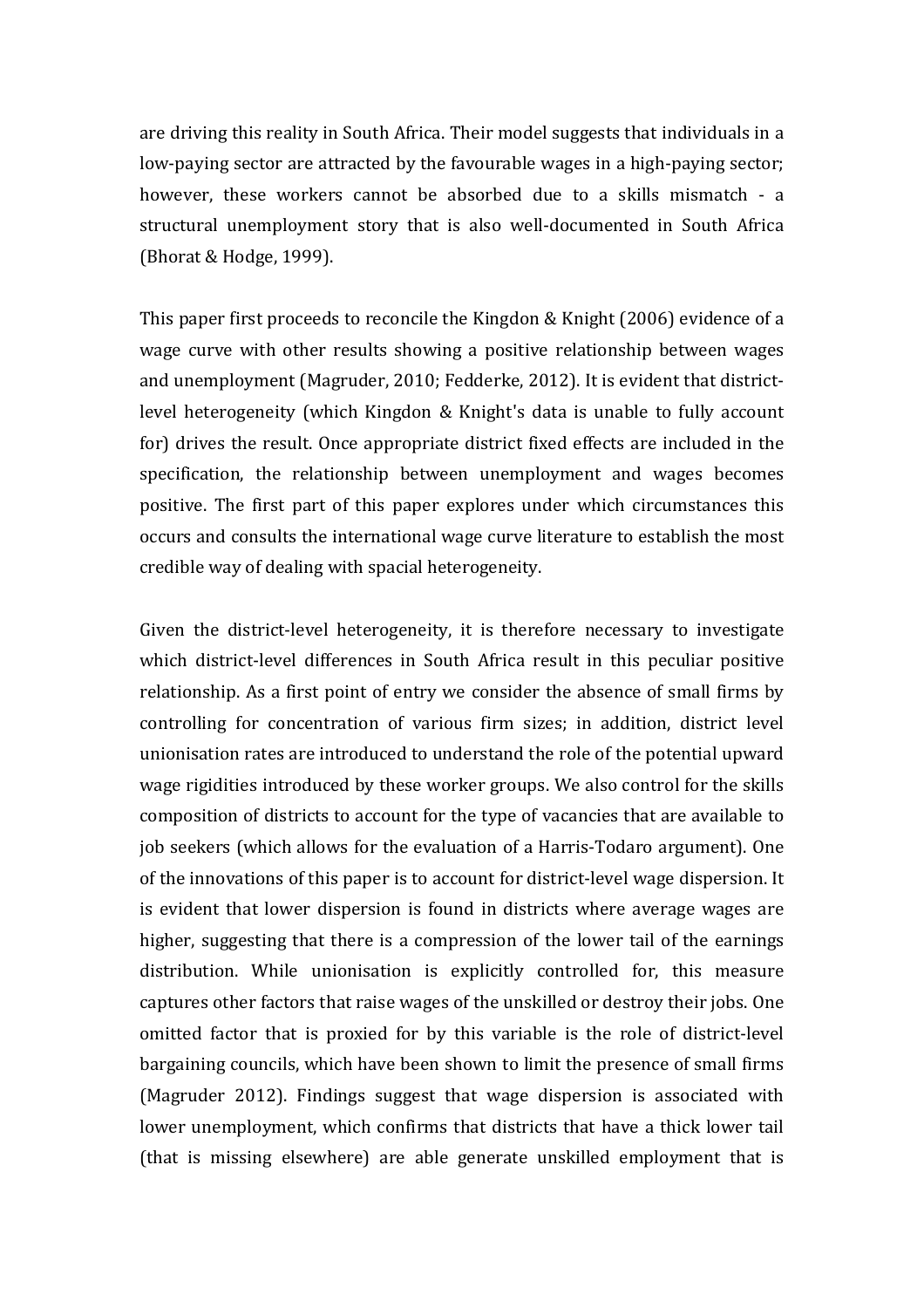otherwise absent. This can be interpreted in light of "missing" small firms in South Africa. Furthermore, this measure is positively associated with both labour force participation and employment: low skilled individuals are likely to search for jobs in districts where they know that these types of "low tail" jobs have not been supplanted by large employers and their associated bargaining councils. Hence, the positive relationship between unemployment and wages is likely an artefact of the institutions that bargain up unskilled wages and limit the ability of small firms to create jobs in a high wage environment. Once controlling for each of these factors, the wage curve re-emerges, in line with the commonly understood "empirical law" of Blanchflower and Oswald (1994). Together, these factors then explain why South Africa's labour market deviates from the empirical norm. The empirical strategy moves from a positive association between wages and unemployment; once conditioning on these variables, the association becomes negative, so that the channel of wage determination is established.

The implications of this study support the introduction of a wage subsidy as a policy measure. It is evident that the market is not willing to create jobs at high prevailing wage rates. While the policy proposal has been targeted towards young recipients who struggle to make the transition into the labour market (on the labour supply side), it is evident that an alternative effective route could be to target small firms with wage subsidies (on the labour demand side). These firms in particular experience difficulties in footing high wage bills under collective bargaining agreements and therefore reduce (unskilled) unemployment or close their doors altogether.

The rest of this paper is structured as follows. Section 2 reviews the wage curve literature, with a specific focus on high unemployment such as South Africa. It further goes on to illustrate why spatial heterogeneity should be dealt with in appropriate and specific manners, as it changes conclusions substantially. Section 3 then moves on to understanding the role of industrial structure in hindering the operation of the wage curve – in other words, the adjustment mechanism which allows wages to adjust downwards when unemployment is high. Section 4 concludes with some conjectures on policy.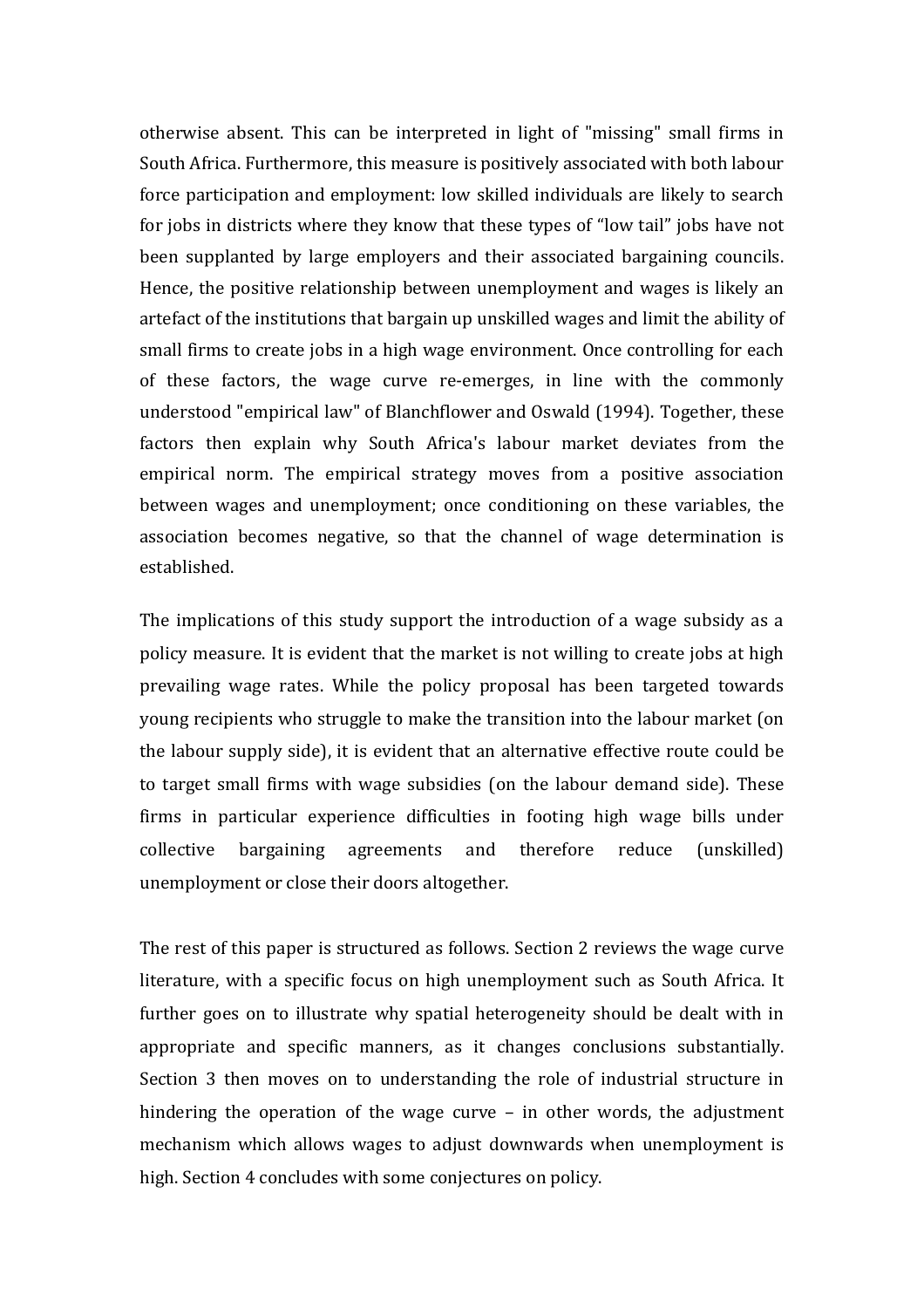# **2 Wage Curves in High Unemployment regions – the role of regional heterogeneity**

In their recent entry in the Palgrave Dictionary of Economics, on the wage curve as an "empirical law of economics", Blanchflower & Oswald (2008) express their surprise that the wage curve holds in a country with an unemployment rate as high as South Africa's. In fact, it is uncanny that the elasticity is also as high as those measured in their original work on OECD countries (Blanchflower & Oswald, 1994). The intuition for this apparent contradiction derives from the poor potential for declining wages to clear particularly large labour surpluses (specifically if wages have to drop to below reservation or subsistence levels). Should unemployment be persistent and high in the long run, it is possible that the flexibility implied by the wage curve does not conform to the "empirical law". Indeed, Fedderke's (2012) most recent contribution starts off with the premise that "South African labor market conditions are unusual by international standards. High and persistent unemployment do not prevent real labor costs from rising." This emphasises that not only do wages fail to *fall* in some high unemployment scenarios (as suggested by a non-linear wage curve), but in some circumstances they are even able to *rise.*

However, to fully reconcile the conflicting predictions on the nature of the relationship between wages and unemployment, it is necessary to separate short-run adjustments from long-run ones. The rest of this paper therefore attempts to understand how empirical wage curves should ideally be estimated to characterise various modern labour markets, especially in developing countries with high levels of unemployment. In particular, we turn to the role of regional heterogeneity and fixed effects to account for long-run relationships. Optimal definitions of regions and labour markets are also briefly considered.

Blanchflower & Oswald's (2008) prime example of a high unemployment region with a documented wage curve is based on the evidence of Kingdon & Knight (2006), who use the 1993 South African PSLSD data to estimate an elasticity of individual wages related with respect to magisterial district unemployment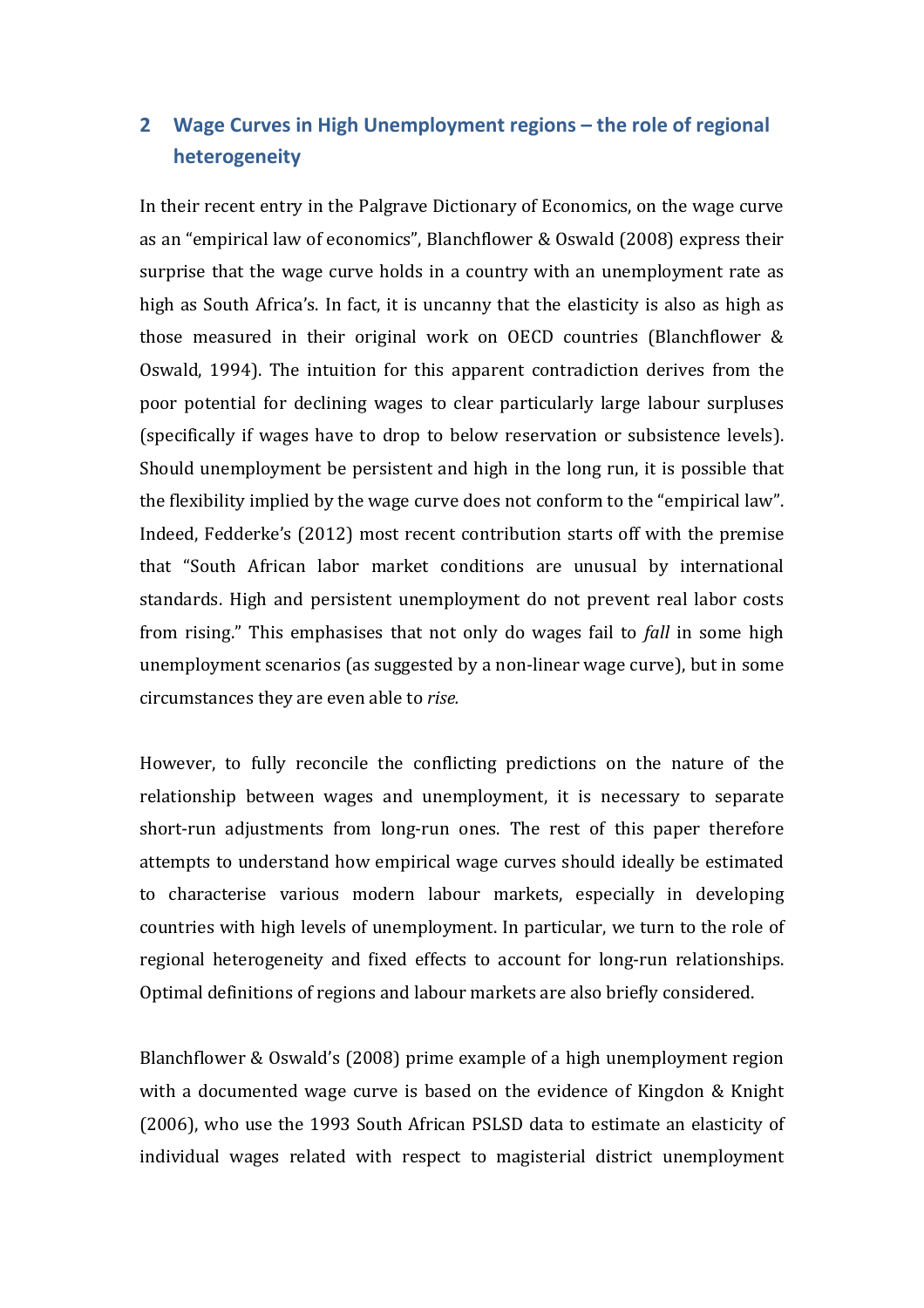rates. The estimate is remarkably similar to the international "norm" of -0.10 that has emerged from a wide variety of studies. However, meta-analyses of the wage curve literature suggest that muted elasticities arise when unemployment is particularly high - though mostly non-linearities in unemployment are rejected statistically under normal circumstances (Nijkamp & Poot, 2005). Kingdon & Knight (2006) acknowledge this potential fact by adding a quadratic in unemployment for the South African specification. While in most international contexts, significant non-linearities result in a positive relationship only for sections of the wage curve that are not found in the actual data, the high South African unemployment rate means that this potential phenomenon cannot be ignored.

Kingdon & Knight (2006) further explore this by segmenting their analysis into high and low unemployment regions. Their analysis focusses on differences between previous "homeland" and "non-homeland" regions. The former were small pseudo-independent "states" that were created by the apartheid government, where apparent black self-determination was instated. Black South Africans were effectively only citizens of these "states" (which were not recognised by the international community), even though the only viable labour market opportunities were available in the designated white areas of South Africa. A migrant labour system developed, whereby blacks were only allowed to work in white South Africa with permits, and were only recognised as temporary residents. As a consequence, a spatially divided labour market resulted, with few viable opportunities in the homelands and unemployment rates that were approximately double those of other regions<sup>[1](#page-6-0)</sup>. Kingdon & Knight (2006) find that

<span id="page-6-0"></span><sup>&</sup>lt;sup>1</sup> In other work (von Fintel, 2013), this spatial pattern is analysed in detail. It is evident that homeland borders were set up by the 1913 Land Act, which limited black farmers to buy land in regions that only comprised 7% if the country. These regions were determined by the existing settlement patterns, which appeared to be in high rainfall regions, but also areas with high levels of terrain ruggedness. The latter was reasonable for the time, as individuals used the rugged geography to protect themselves from the destabilising effects of the Mfecane, along a similar argument to (Nunn & Pugo, 2012). While these regions are suitable for small scale farming and did not have worse soil quality compared to other regions, the institutionalisation of these boundaries meant that this pattern was to persist despite economic modernisation: when the Land Act was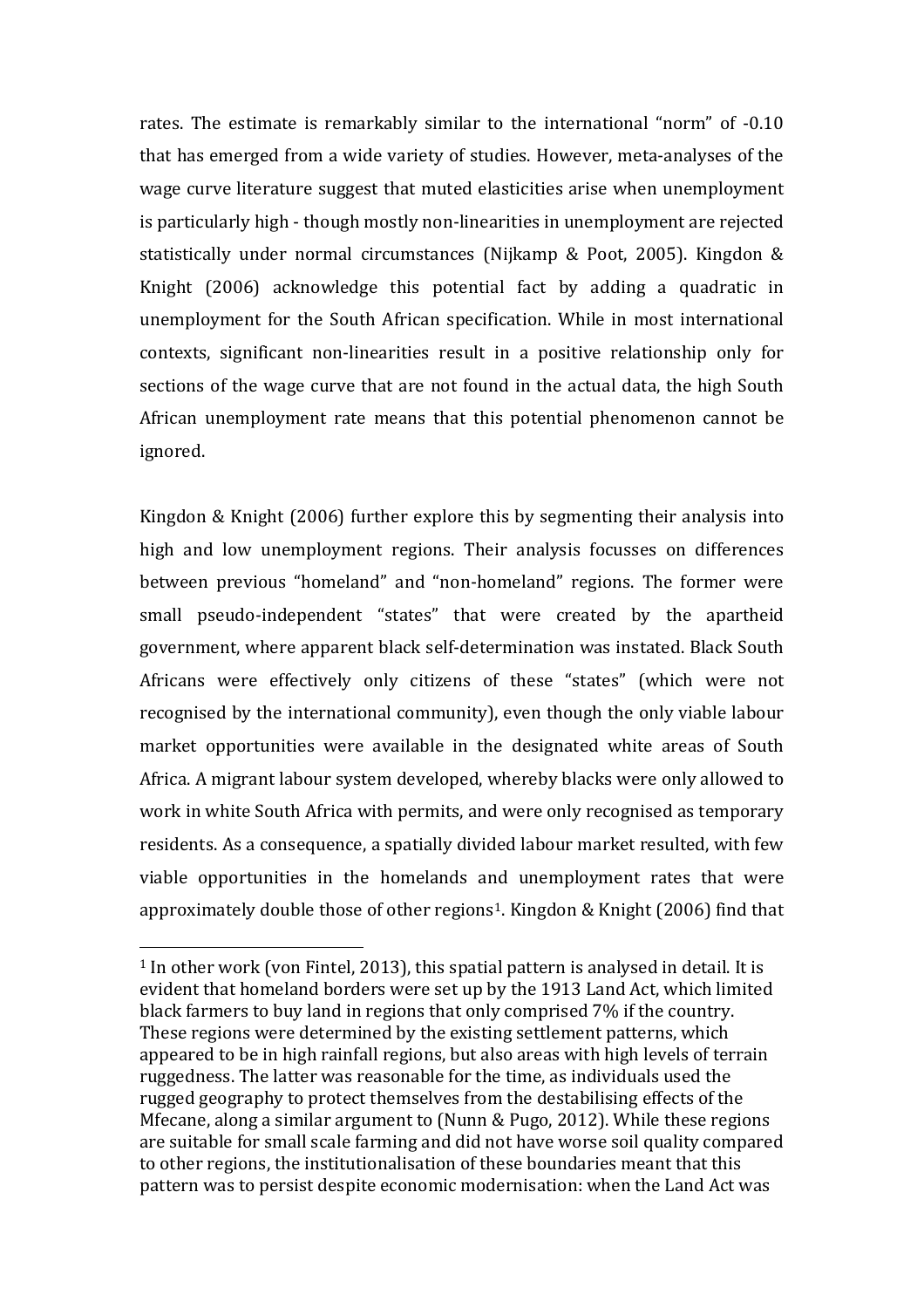an insignificantly positive wage curve relationship existed in homeland regions, while a strong negative wage curve holds in the rest of South Africa. Results such as these highlight the importance of regional heterogeneity where unemployment is not only high, but where it is widely dispersed along the spatial dimension.

Magruder (2012) investigates another feature of the South African labour market that has a strong spatial definition. Centralised bargaining in many industries sets up wage agreements that are often applicable at district level, regardless of whether firms have unionised workers or not. The Minister of Labour has the discretion to extend a bargaining council agreement to an entire industry within a particular geographic jurisdiction, regardless of whether firms employ workers that were members of the unions that constitute the bargaining council. The consequence is that high wage districts tend to witness lower employment creation, especially amongst smaller firms, which tend to be in disproportionately low concentration in South Africa. Magruder uses these spatial discontinuities to identify what can indirectly be viewed as an antithesis to a wage curve in post-apartheid South Africa.

One simple way of accounting for these potential differences is to add regional fixed effects to wage curve specifications. However, their introduction raises multiple questions, which have been addressed in the literature in various manners, often dictated by data availability. Firstly, which is the appropriate geographic definition of a "local" labour market, and is this the correct level at which to measure unemployment for wage curve purposes? A related question is which accompanying fixed effect should be used in a wage curve specification? If labour markets (in the wage curve tradition) are fairly homogenous over large regions, then wages would respond to unemployment rates in much the same

i<br>I institutionalised in the form of the homelands during the apartheid years, high concentrations of black individuals were forced to farm on small pieces of (rugged) land that were isolated from central markets. This limited economic development for this group, whose main alternative was to serve as migrant labour to white South Africa. This variation serves as a potential instrumental variable for unemployment in the current context, though this work is still in progress.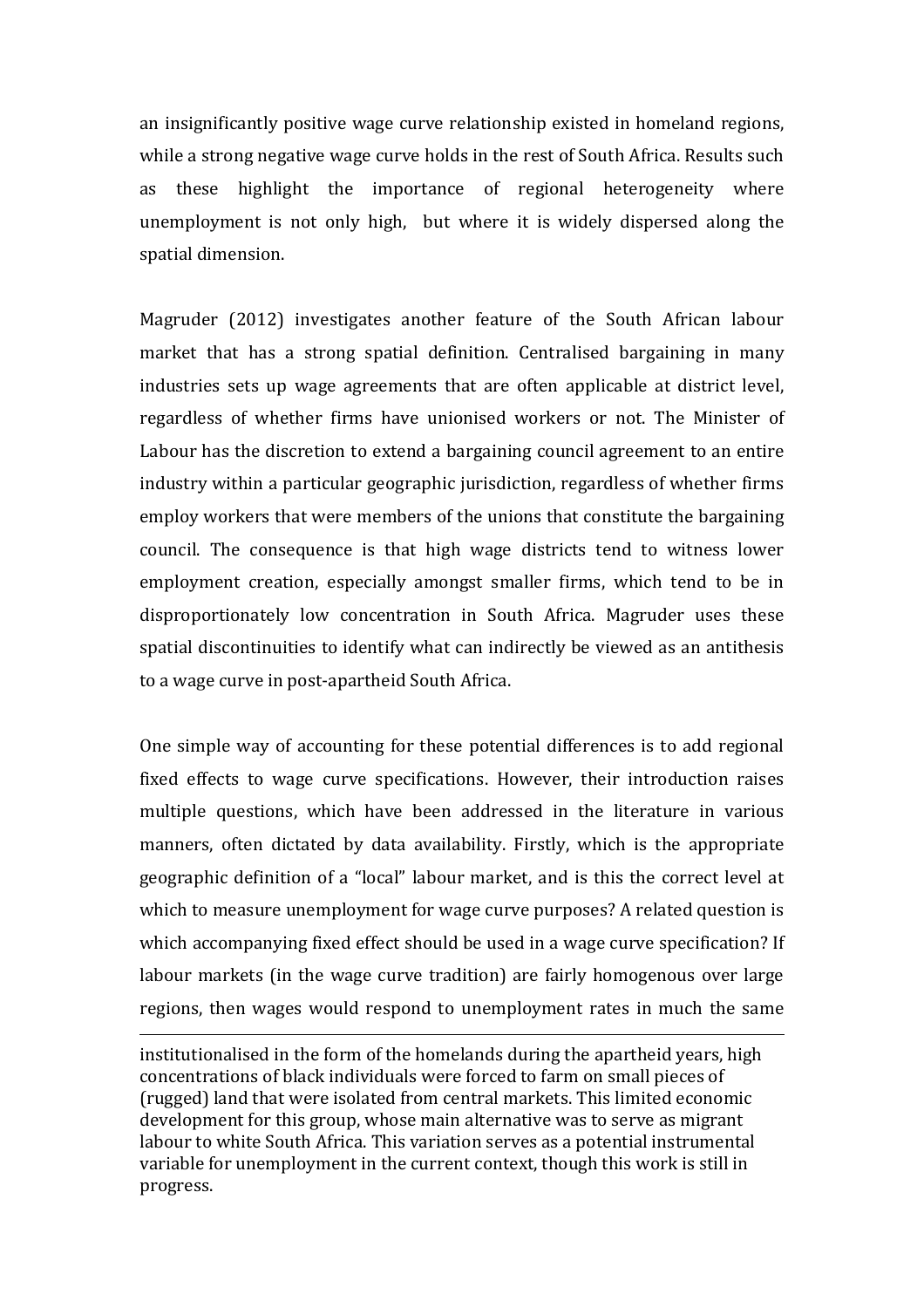way in large parts of the country. However, in countries, where unemployment is highly dispersed, and where differences are large across regions and time persistent, the local labour market should be narrowly defined, and accounting for fixed effects is important. To the contrary, however, the more centralised bargaining is, the more homogenous labour markets are likely to be across large region, so that fewer regions of analysis could be used. Secondly, what is the empirical importance of accounting for fixed effects, and which type of data is required to support such an analysis?

Albaek, et al. (2000) draw attention to the importance of spatial heterogeneity in the wage specification, particularly because it matters substantially for the conclusions on the existence of the wage curve in their samples. They find that introducing regional fixed effects eliminate the otherwise large negative relationship between wages and unemployment in Nordic countries. While the groundbreaking work on the wage curve (Blanchflower & Oswald, 1994) advocated the introduction of regional fixed effects in the standard specification, it did not have the same impact as established by the Scandinavian researchers. In some cases the introduction of regional fixed effects amplifies the elasticity (for instance Papps (2001)), while in others they are muted (see for instance Baltagi, Blien, & Wolf (2000)). Blanchflower & Oswald (1994: 181) emphasised their inclusion to distinguish between long-run and short-run differences in the wage-unemployment relationship.

Albaek, et al. (2000) proceed to show theoretically why accounting for regional variation is important. They show that without fixed effects, the coefficient on *log(unemployment)* represents a combination of long-run and short-run elasticities. Once they are accounted for, the coefficient represents the short-run responsiveness of wages to current changes in unemployment, which should theoretically be negative. Econometrically, the introduction of fixed effects is akin to a transformation of all variables to represent deviations from each region's long-run average in each period (if pure panel data exists), so that coefficients are interpreted as instantaneous rather than long-run. Theoretically, the fixed effects (the permanent, time-invariant regional component of *log(wages)*) should be positively correlated with unemployment (if migration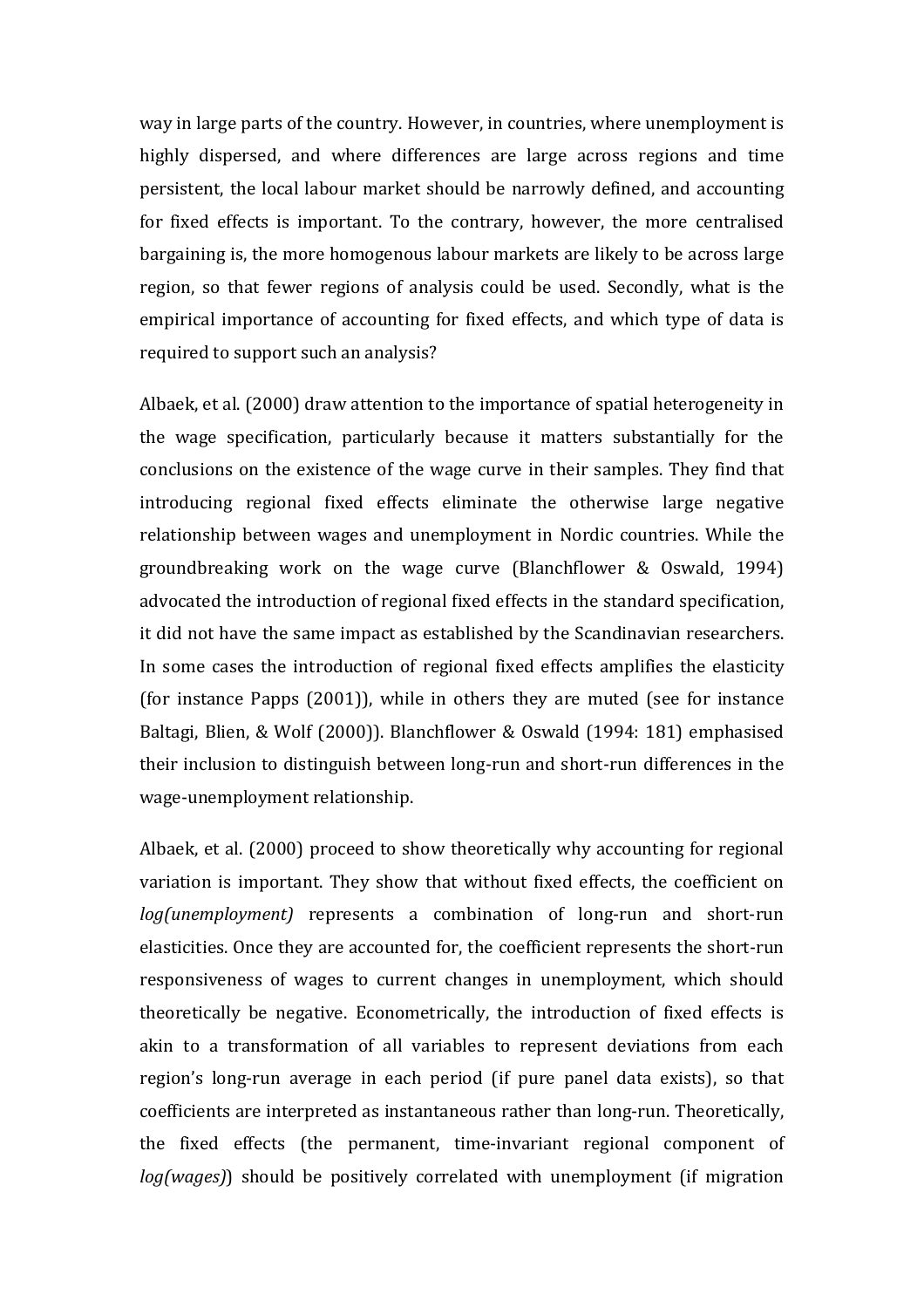models hold). By implication, coefficent estimates should be biased away from zero if fixed effects are not accounted for, thereby overstating the magnitude of the wage curve. The backing for this assertion is the well-known migration model of Harris & Todaro (1970), where in long-run equilibria expected wages and unemployment are positively associated. Migration between regions will only stop if *expected* wages are equal across sectors: that is, the wage rate scaled by the unemployment rate. By implication, high wage regions do not attract further individuals in equilibrium, because high unemployment exists concurrently. This positive *long-run* relationship is empirically verified in the United States (along with a negative transitory wage curve) (Blanchflower & Oswald, 1994), while a negative long-run relationship persists in the Nordic states (with an insignificant transitory wage curve) (Albaek, et al., 2000). A longrun negative relationship in the latter case perhaps explains why unemployment elasticities are overstated when not accounting for fixed effects (though small numbers of regions in their analysis could be confounding this analysis). Why, then do the Nordic results differ from the "empirical law"? Albaek, et al. (2000) emphasise the role of centralised bargaining in driving these results. Under highly centralised bargaining regimes, wages are likely to be unresponsive to higher *local* unemployment, as they are set at a more central regional level. While bargaining is not as centralised in South Africa, entire districts are are covered by bargaining councils, so that wages may also not be as responsive to local labour market conditions. The following section will follow up with a review of the literature, with the role of bargaining in mind in generating results different from the "empirical law".

# **2.1 A meta-analysis of wage curve studies and regional heterogeneity**

Nijkamp & Poot's (2005) existing meta-analysis shows that including regional fixed effects in wage curve specifications reduces elasticities by an average of 3.5 percentage points, though this fall is not statistically significant across the specifications they survey. This suggests that accounting for long-run wagesetting dynamics does not detract from the wage curve as an empirical law. However, most of the studies they survey are taken from developed country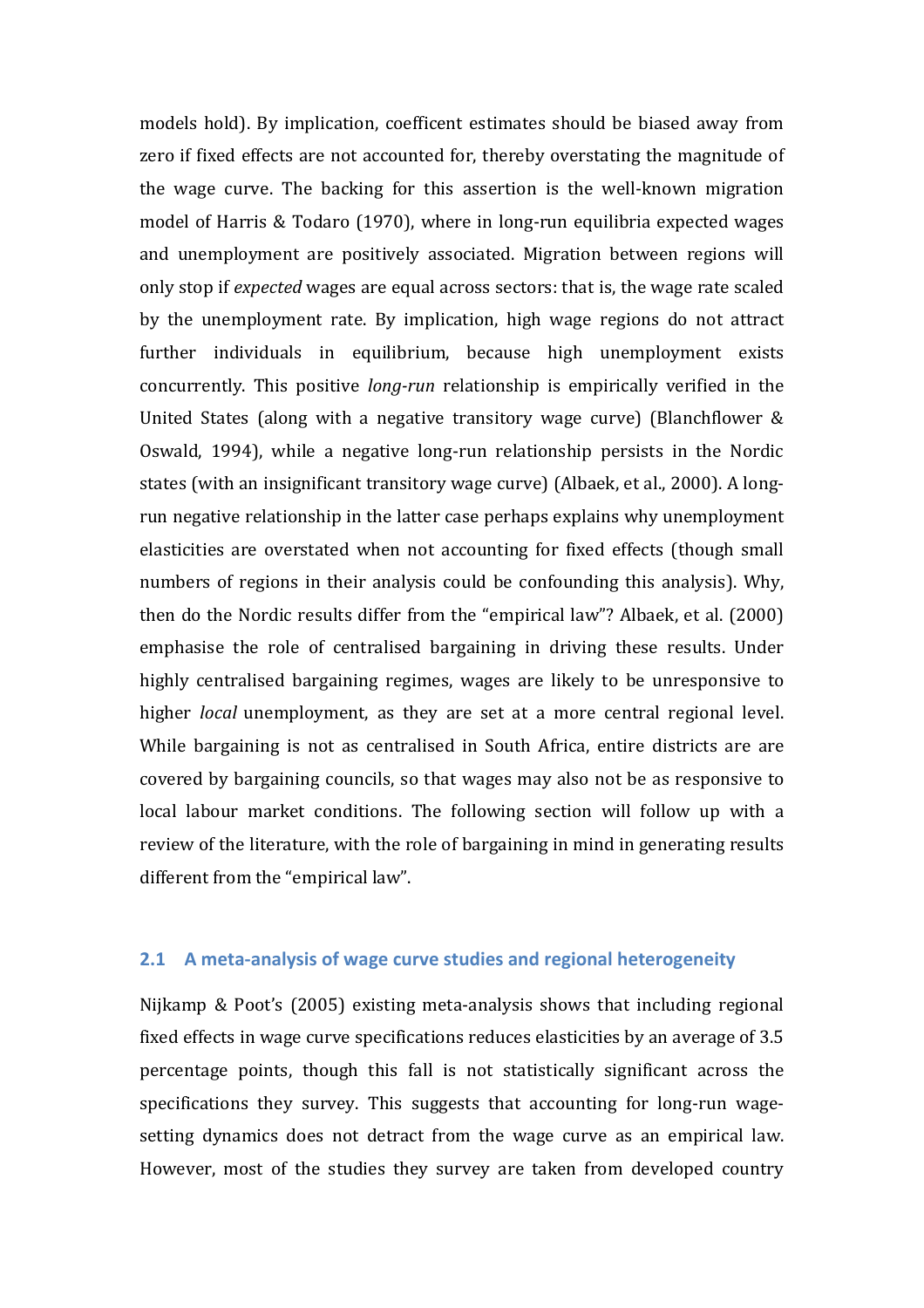evidence, where unemployment is not as high, and also not as dispersed across regions. Most utilise repeated cross sections, and present evidence of wage cuves with and without regional fixed effects; in these studies it is possible to include fixed effects at the same level at which unemployment rates are calculated due to the time dimension that is present in the series of data. In few cases a single cross section survey is used by necessity, and fixed effects are included for regions that are larger than those for which unemployment rates are calculated. This raises the question whether fixed effects for regions larger than those for which unemployment rates are estimated can effectively remove the long-run component of the wage-setting relationship.

Kingdon & Knight's (2006) work is a case in point. Due to the fact that they only resort to using one cross-sectional survey, they are not able to introduce regional fixed effects at the level of aggregation of the unemployment rates they measure. As a second best option, they include fixed effects for regions with larger geographic definitions (they include provincial fixed effects, while estimating unemployment rates at the level of the magisterial district, which are encapsulated by provinces). However, even within these regions, large heterogeneity exists in unemployment rates. Despite some provinces clearly having higher unemployment rates on average, it is evident that the heterogeneity within these geographic units is non-negligible. Notably, unemployment is highly correlated with the apartheid homeland demarcations. Figure 1 shows that this is true even in 2000, some years after the homeland system was abandoned by the post-transition regime. Many provinces, however, display substantial variation in unemployment *within* their boundaries, with homeland sub-regions standing out as high unemployment areas.

Not accounting for this level of heterogeneity is potentially important for wage curve analyses. It is firstly evident that a province cannot adequately define a "local labour market", purely by the differences in unemployment within these administrative regions. Secondly, the heterogeneity *within* provinces will not be accounted for by introducing fixed effects at this higher level. Given that unemployment is of a long-term structural nature in South Africa, it is not sure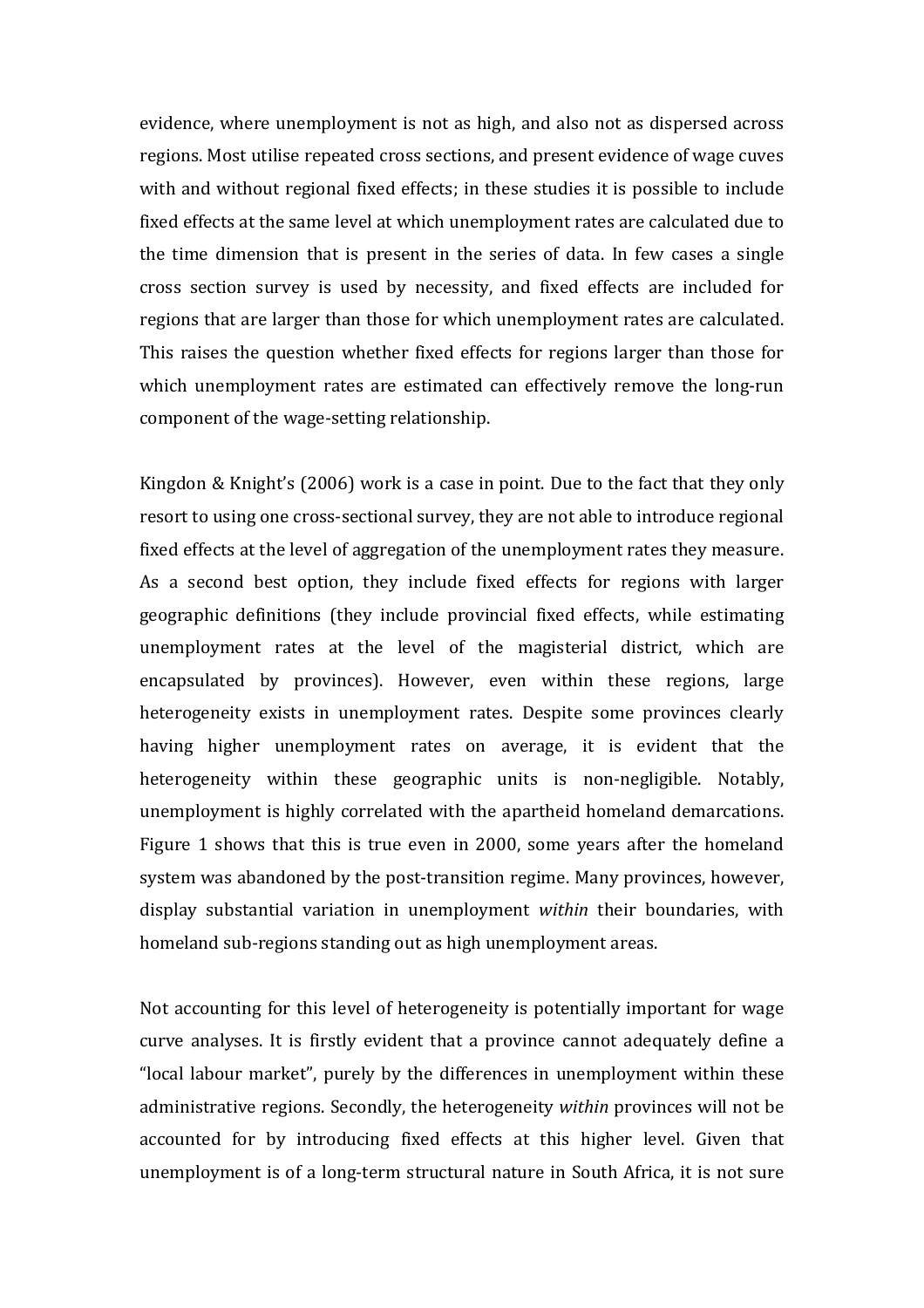that provincial fixed effects can purge the wage curve relationship from this feature adequately. Thirdly, Card (1995) highlights issues with degrees of freedom when regions are few: to illustrate, should 9 provincial unemployment rates be used to model individual wages, the wage curve elasticity is not based on the number of individuals, but by 9 multiplied by the number of surveys used. Kingdon & Knight (2006) take account of the first and third concerns in their study by estimating unemployment rates at the less aggregated magisterial district level. However, their use of cross sectional data does not allow them to address the second concern, so that it is likely that sufficient long-term heterogeneity remains unabsorbed by fixed effects estimation. Other studies suffer the same limitations (Blanchflower & Oswald, 1990; Winter-Ebner, 1996). In each case, the introduction of fixed effects at a level of aggregation larger than the defined labour markets reduces wage curve elasticities, though does not render them insignificant (as is the case in other studies). However, the potential remains that the elasticity remains overstated. This possibility is discussed in more detail below.



**Figure 1 Broad Unemployment Rate - by Magisterial District - 2001 Census**

While Nijkamp & Poot (2005) conclude that the introduction of fixed effects does not have an overall impact on the elasticities that they survey, some differences emerge. Table 1 draws together most of the estimates they review (bar for those from the book of Blanchflower & Oswald), and explicitly focusses on various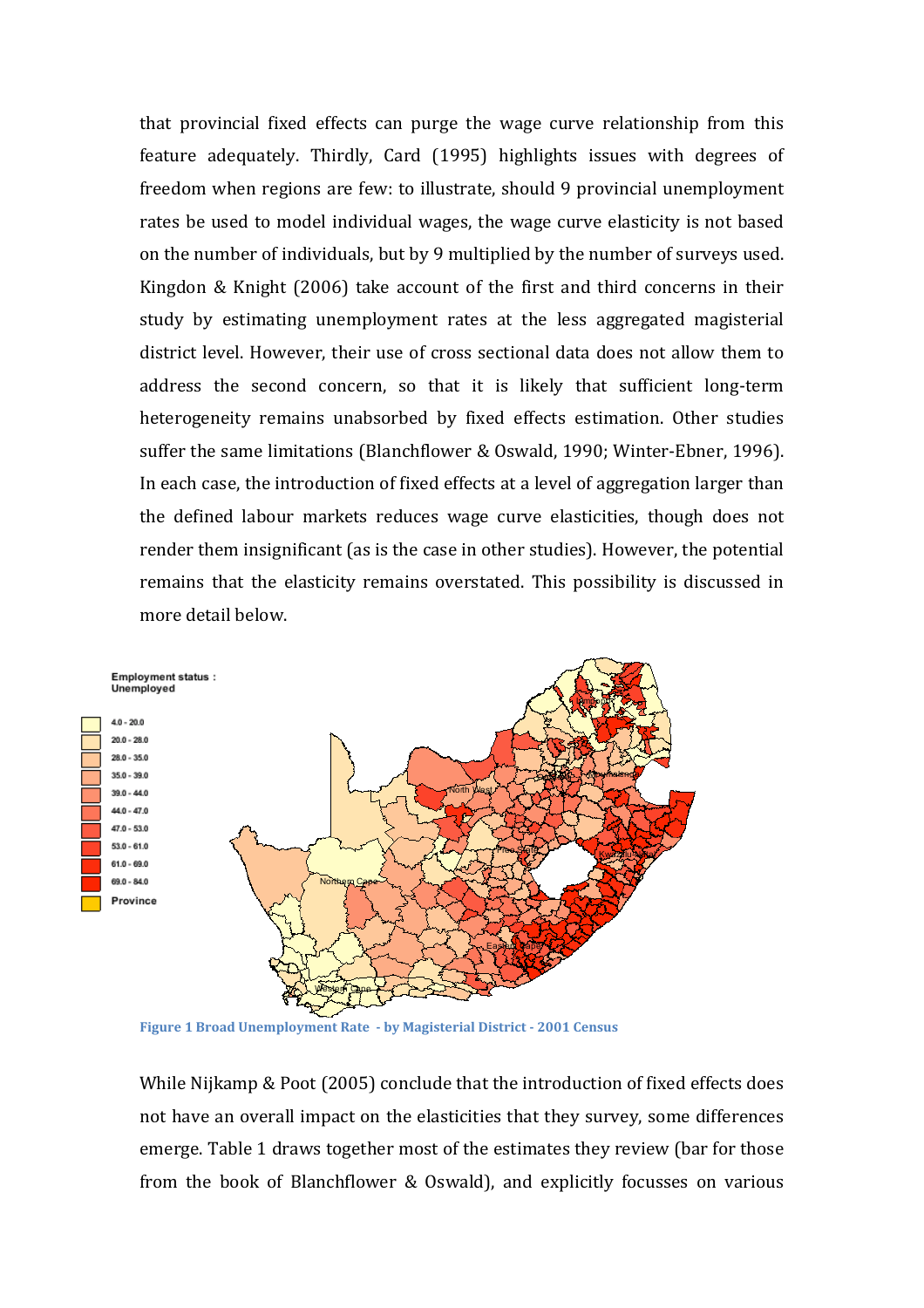study dimensons, namely the number of regional unemployment rates, the number of regional fixed effects, and also the potential for centralised bargaining to dampen short-run wage fluctuations. The latter is done by comparing countries across measures of the degree of centralisation of their collective bargaining systems (Iverson, 1998) and prevalence of central bargaining (Driffill, 2006). The purpose of this attempt is to highlight under which circumstances various empirical strategies generate wage curves that should be scrutinised more carefully, and to give potential explanations for some of the deviations from the norm, which suggests that regional fixed effects are not important for establishing a reflective wage curve (Nijkamp & Poot, 2005).

It is informative to first start with the studies of countries that have lower levels of centralised bargaining. US and UK estimates are robustly in line with the wage curve, even when accounting for regional fixed effects. The exception is the repeated cross section estimate of Blanchflower & Oswald (1990), which becomes statistically insignificant. However, this exposes a problem of limited degrees of freedom (Card, 1995), where only 11 regional unemployment rates are constructed. The specifications of Wagner (1994) suffer the same problem, so that the insignificance is not likely to result from the relatively high centralisation of bargaining that prevails in Germany. However, other estimates for (East and West) Germany are also rendered insignificant by *regional* fixed effects (Baltagi, Blien, & Wolf, 2000; Baltagi & Blien, 1998), despite defining larger numbers of regions, so that the bargaining argument may re-emerge. Other estimates for Germany (Pannenberg & Schwarze, 1998; Buettner, 1999), however, remain significant but small after conditioning on regional dummies. For Germany (with relatively highly centralised bargaining institutions), the evidence could nevertheless be consistent with the claims of Albaek, et al. (2000) that wage cruve elasticities are either small or insignificant in the presence of strongly centralised bargaining. However, antipodean studies (in regions with only slightly lower degrees of centralised bargaining) do not follow this pattern. Australian repeated cross sectional data (Kennedy & Borland, 2000) yields smaller (yet significant) estimates of the elasticity, despite a small number of defined regions and moderate levels of centralised bargaining. In the case of New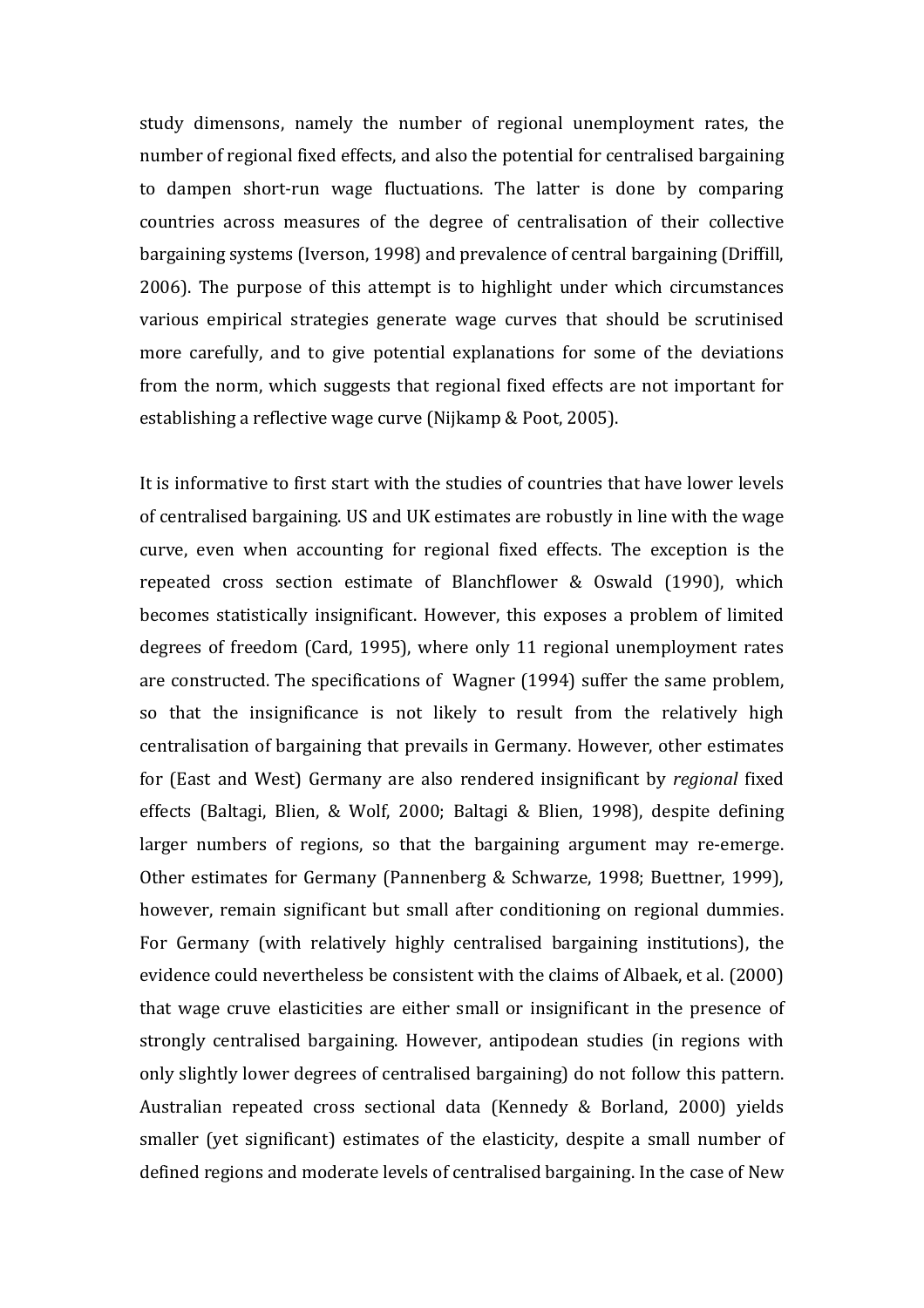Zealand, the elasticity becomes more strongly negative (Papps, 2001). Belgian estimates (Janssens & Konings, 1998) follow a similar pattern to those from Australia, with similar limitations in terms of numbers of regions and within a similar bargaining environment. Turning to highly centralised bargaining regions, Albaek, et al. (2000) attribute their insignificant elasticities after introducing regional fixed effects to the centralised bargaining systems that operate in these countries. However, small degrees of freedom could just as likely be playing a greater role in this case than the reasons that they offer. Their choice of few large regions may, however, be justified on the grounds that "local labour markets" could be potentially larger where central bargaining prevails. Furthermore, Austrian estimates (Winter-Ebner, 1996) – with a sufficient number of regions (though a small number of fixed effects) – remain statistically significant once controlling for region. This is true despite it being at the extreme of the centralised bargaining spectrum; however, the lack of additional cross sections entails that higher level regional fixed effects were not likely to mop up the full degree of heterogeneity that was present in the data. Overall, then, evidence for centralised bargaining as the mechanism for rendering estimates insignificant is limited. The evidence on the number of local labour markets and fixed effects is also not unambiguous from this meta-analysis. However, understanding levels of heterogeneity within these regions (perhaps also along the lines of bargaining councils, *inter alia*) is a potential route to understanding why region definitions are as important for wage curve analysis as their presence in the literature suggests.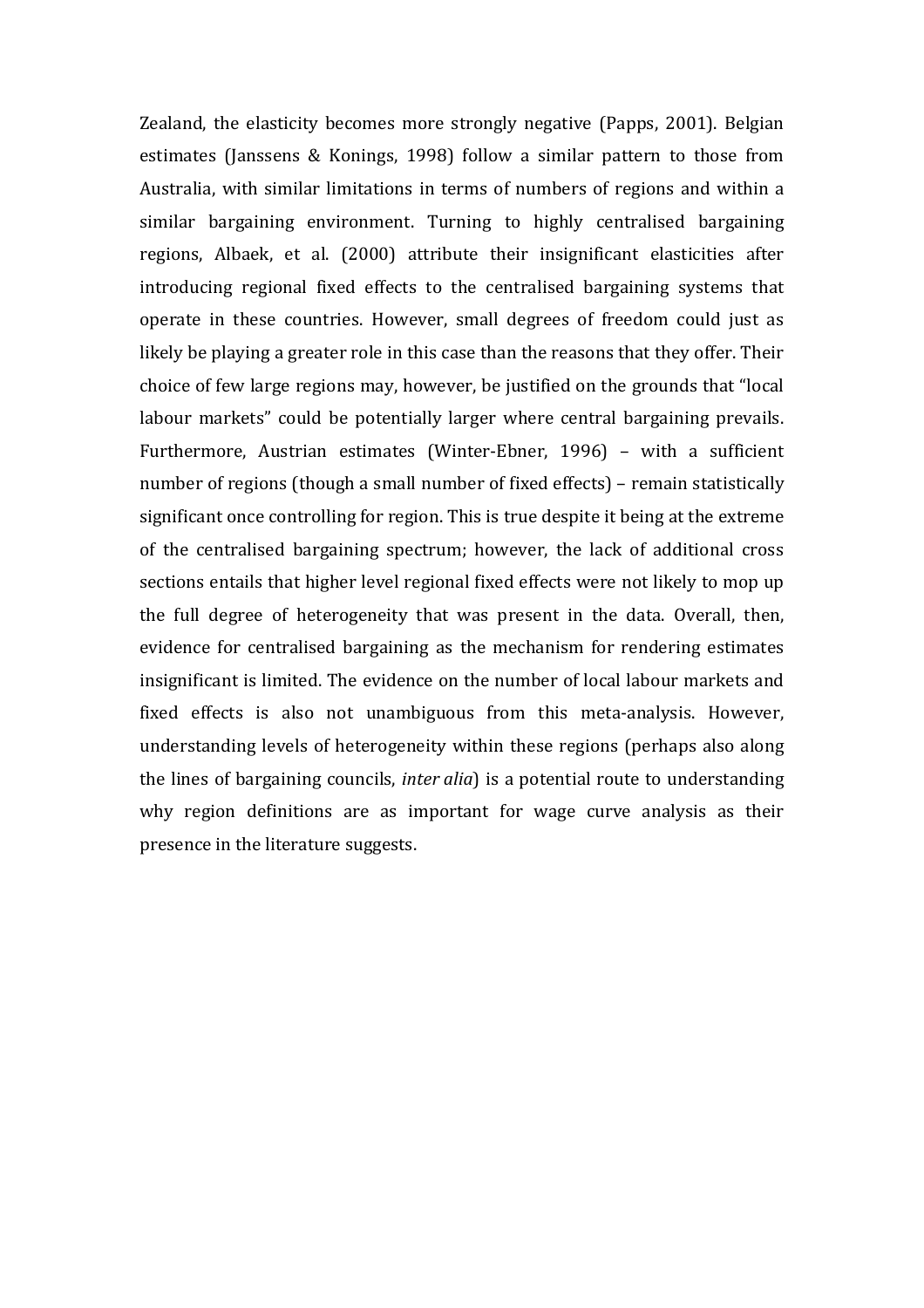### **Table 1 Summary of Wage Curve Studies and their Regional Fixed Effects**

|                                      |                     |               |                       |                                |                          |                                                                                                                                                      |                                                |                                                 |             | <b>Collective Bargaining Coverage</b><br>(Driffill, 2006) |             |
|--------------------------------------|---------------------|---------------|-----------------------|--------------------------------|--------------------------|------------------------------------------------------------------------------------------------------------------------------------------------------|------------------------------------------------|-------------------------------------------------|-------------|-----------------------------------------------------------|-------------|
| Author                               | Country             | Period        | Data type             | Number of u%<br>rates          | <b>FE</b><br>Regio<br>ns | <b>Impact of introducing Regional FE</b>                                                                                                             | <b>Centralisation Index</b><br>(Iverson, 1998) | <b>Centralisation Score</b><br>(Driffill, 2006) | 1980        | 1990                                                      | 2000        |
| Blanchflower &<br>Oswald (1990)      | <b>Britain</b>      | 1981          | CS                    | 65                             | 9                        | Elasticity remains significantly negative                                                                                                            | 0.177                                          | $3+$                                            | 70          | 40                                                        | 30          |
| Blanchflower &<br>Oswald (1990)      | Britain             | 1983-<br>1987 | Repeated<br>CS        | 11                             | 11                       | Elasticity becomes insignificant                                                                                                                     | 0.177                                          | $3+$                                            | 70          | 40                                                        | 30          |
| <b>Wagner</b> (1994)                 | West<br>Germany     | 1979;1<br>985 | Repeated<br>CS.       | 10                             | 10                       | Elasticity becomes insignificant (except for log(U))                                                                                                 | 0.377                                          | $5 -$                                           | 80          | 80                                                        | 90          |
| <b>Wagner (1994)</b>                 | West<br>Germany     | 1984-<br>1990 | Repeated<br>CS        | 9                              | 9                        | Elasticity becomes insignificant                                                                                                                     | 0.377                                          | $5 -$                                           | 80          | 80                                                        | 90          |
| Bratsberg &<br><b>Turunen</b> (1996) | <b>US</b>           | 1979-<br>1993 | Panel                 | 1376                           | 1376                     | Elasticity becomes smaller, but remains significant                                                                                                  | 0.071                                          | $\overline{2}$                                  | 26          | 18                                                        | 14          |
| Winter-Ebmer<br>(1996)               | Austria             | 1983          | CS.                   | 99 regions x 31<br>occupations | 9                        | Elasticity becomes smaller, but remains significant                                                                                                  | 0.431                                          | 6                                               | 95          | 95                                                        | 95          |
| Partridge &<br><b>Rickman (1997)</b> | <b>US</b>           | 1972-<br>1991 | State-level<br>panel  | 48                             | 48                       | Elasticity is positive, but becomes smaller                                                                                                          | 0.071                                          | $\overline{2}$                                  | 26          | 18                                                        | 14          |
| Baltagi & Blien<br>(1998)            | Germany             | 1981-<br>1990 | Panel                 | 142                            | 142                      | Not significant for all workers, except when instrument added                                                                                        | 0.377                                          | $5 -$                                           | 80          | 80                                                        | 90          |
| Janssens & Konings<br>(1998)         | Belgium             | 1985-<br>1992 | Individual<br>Panel   | 11                             | 11                       | Remains negatively signficiant                                                                                                                       | 0.321                                          | $\Delta$                                        | 90          | 90                                                        | 90          |
| Pannenberg &<br>Schwarze (1998)      | East<br>Germany     | 1992-<br>1994 | Individual<br>Panel   | 35                             | 35                       | Elasticity negatively significant with regional FE, but not once individual FE are incorporated                                                      |                                                |                                                 |             |                                                           |             |
| <b>Buettner</b> (1999)               | West<br>Germany     | 1992          | Regional<br>Panel     | 325                            | 325                      | Small but negatively significant                                                                                                                     | 0.377                                          | $5 -$                                           | 80          | 80                                                        | 90          |
| Albaek et al (2000)                  | Nordic<br>Countries | 1989-<br>1993 | Repeated<br>CS.       | 8 to 19                        | 8 to 19                  | Large regional unemployment rates become insignificant once controlling for these FE,<br>though limited effect for district level unemployment rates | 0.459 to 0.538                                 | $5 - t05$                                       | 70 to<br>90 | 70 to<br>90                                               | 70 to<br>90 |
| Baltagi et al (2000)                 | East<br>Germany     | 1993-<br>1998 | Repeated<br><b>CS</b> | 114                            | 114                      | Fixed effects knock the significance, instruments bring it back                                                                                      |                                                |                                                 |             |                                                           |             |
| Kennedy & Borland<br>(2000)          | Australia           | 1982-<br>1995 | Repeated<br>CS        | $\overline{7}$                 |                          | Elasticity becomes smaller, but remains significant                                                                                                  |                                                | $\boldsymbol{\Lambda}$                          | 80          | 80                                                        | 80          |
| Papps (2001)                         | New<br>Zealand      | 1986-<br>1996 | Repeated<br>CS        | 60 (30 male, 30<br>female)     | 30                       | Elasticity becomes stronger                                                                                                                          |                                                | $\Delta$                                        | 60          | 60                                                        | 25          |
| Blanchflower<br>(2001)               | Eastern<br>Europe   | 1991<br>1997  | Repeated<br>CS        | 6 to 42                        | 6 to 42                  | Elasiticty becomes smaller, but remains significant in most estimates; sometimes insignificant                                                       |                                                |                                                 |             |                                                           |             |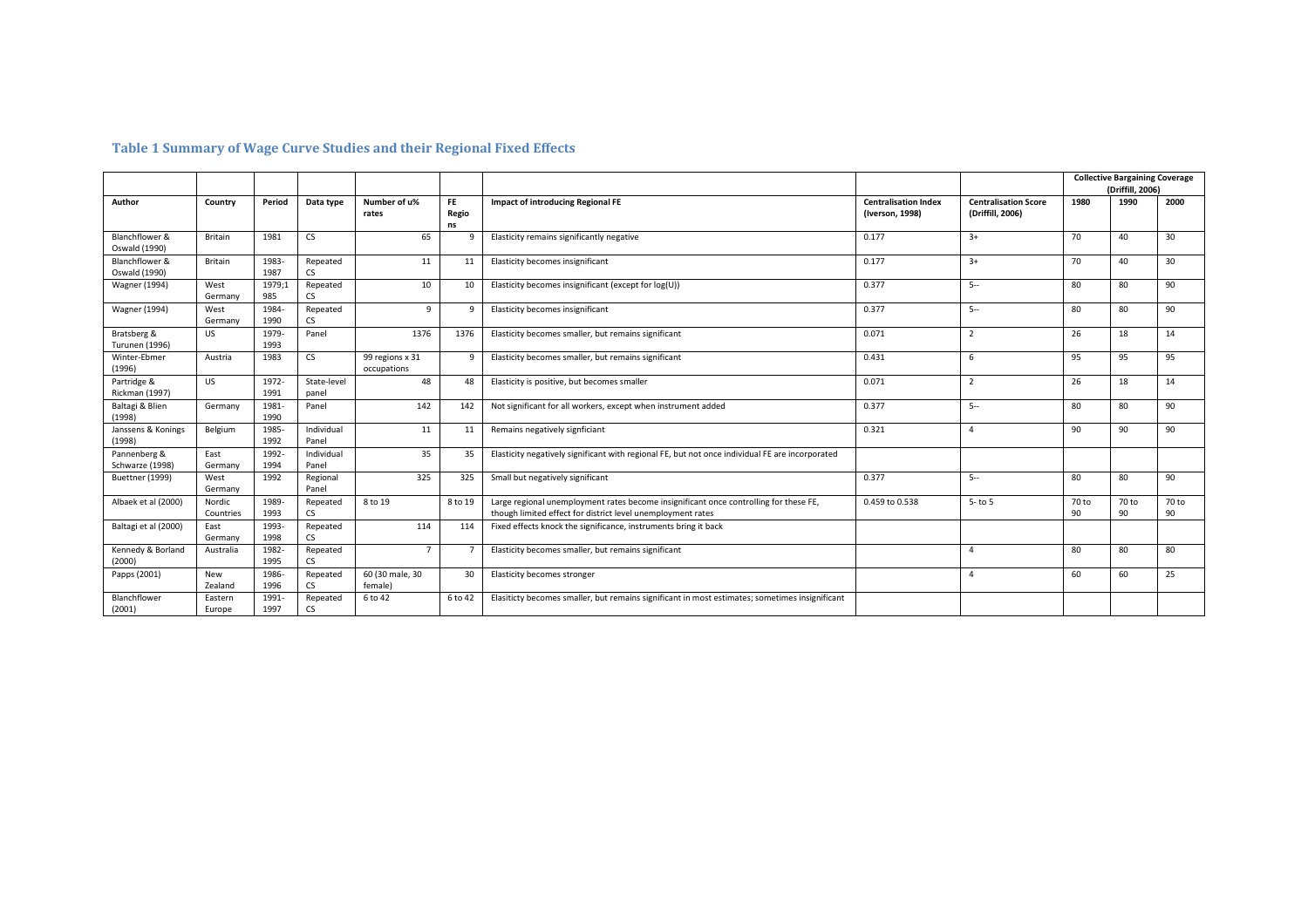# **2.2 Regional heterogeneity and wage curve bias** Suppose that the true wage curve is represented by:

(1)

where  $\mu$ , *i* and *t* index individuals and time respectively, and defines an optimal geographic reference region or local labour market for industry *j*. The size of this region depends on how spatially segregated the labour market is. Should labour market circumstances be fairly homogenous across space, and workers able to migrate freely into another region or industry, the optimal region may be fairly large. In the South African case, these optimal regions are likely to be smaller than in other countries, owing to the spatial segregation introduced by the homeland system. While labour market movement between these regions has been liberalised after apartheid, the spatial patterns along very small regional lines still persist (as is evident in Figure 1). In addition, regional rigidities are contained by magisterial district boundaries, by which bargaining councils in various industries are defined, resulting in largely heterogeneous employment and wage effects in spatially contiguous regions (Magruder, 2012).

Should equation (1) be estimated without adding any regional fixed effects, the standard result holds that coefficients of interest may be biased and inconsistent if any of the covariates are correlated with the unobserved heterogeneity that is absorbed into the error term. In the current context; if some regions are home to institutions that foster characteristically high wages over the long-run (with high

) which limits the creation of employment in the short run, then the positive relationship between unemployment and the fixed effects means that the wage curve elasticity will be overstated. Regional bargaining councils that limit employment creation present a good example of such a scenario. The bias will be larger, the higher the correlation between unemployment and these specific institutions – which, by implication, means that great spatial diversity exists. In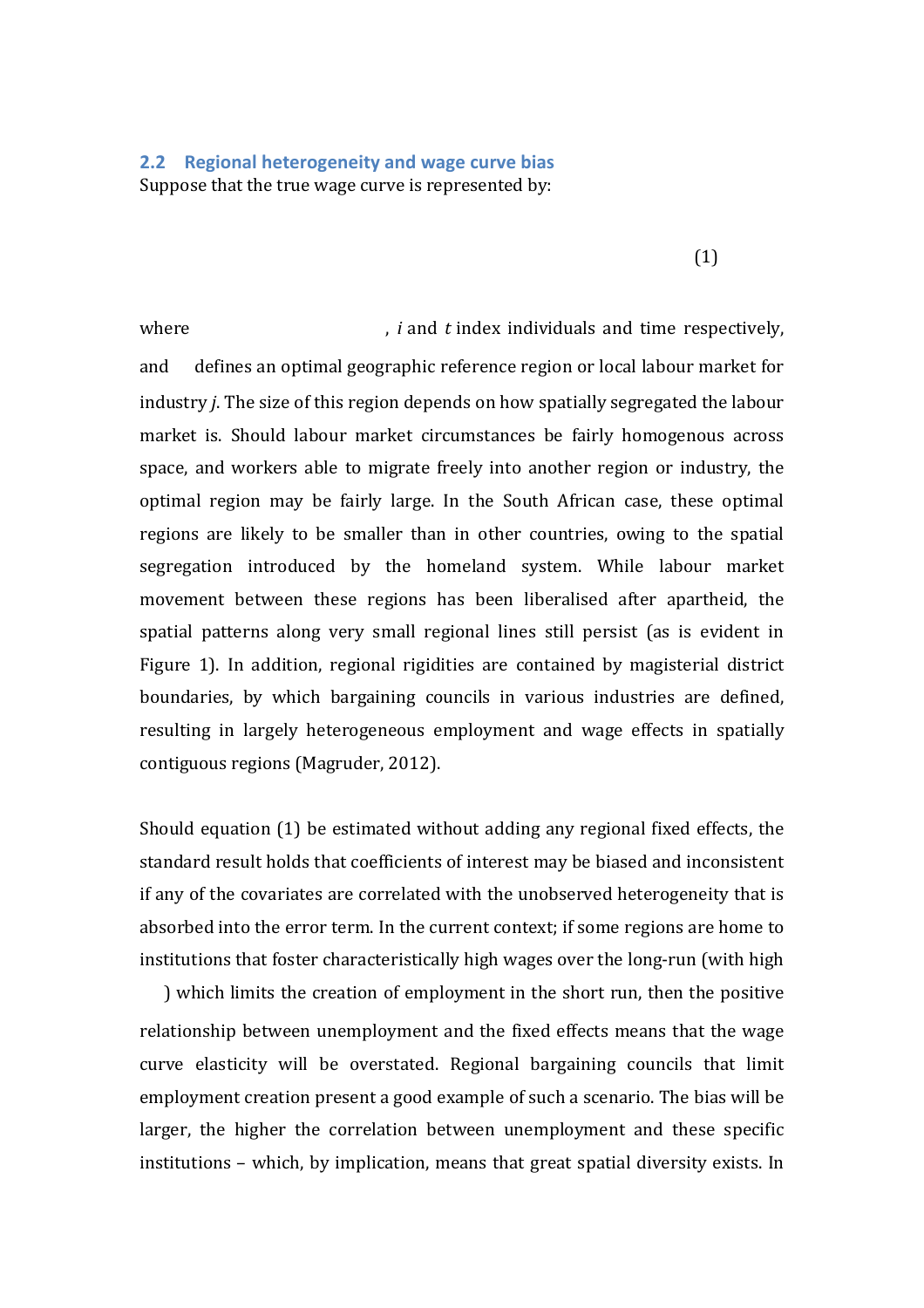countries where greater homogeneity in long-run district-level factors dominates, it may not be as important to account for fixed effects, which is the broad-stroke conclusion for OECD countries (Nijkamp & Poot, 2005).

#### **2.2.1 Fixed effects for non-optimal regions**

Suppose, however, that cross section data does not allow for fixed effects to be added at the same level of spatial aggregation as the unemployment rate. Where spatial differences are important, it may be preferable to account for spatial heterogeneity at a geographic level that is typically larger than the optimal labour market, a strategy followed by Kingdon & Knight (2006). Suppose that it is still possible to calculate unemployment rates for the optimal labour market size, but that fixed effects for larger regions and industries are included as follows:

(2)

where and  $\frac{1}{x}$  and  $\frac{1}{x}$  is now a weighted "average" fixed effect for all of the optimal sub-regions  $($  of which the larger region ( is comprised, with the optimal region specific deviations ( from this average being absorbed into .

(3)

Given that this fixed effect does, not "mop up" all of the unobserved heterogeneity in a region, a correlation between unemployment and the error term still arises, as in (3), which could result in biased and inconsistent estimates of the wage curve elasticity. The first term of (3) represents the degree of correlation between the error and explanatory variables that would arise if no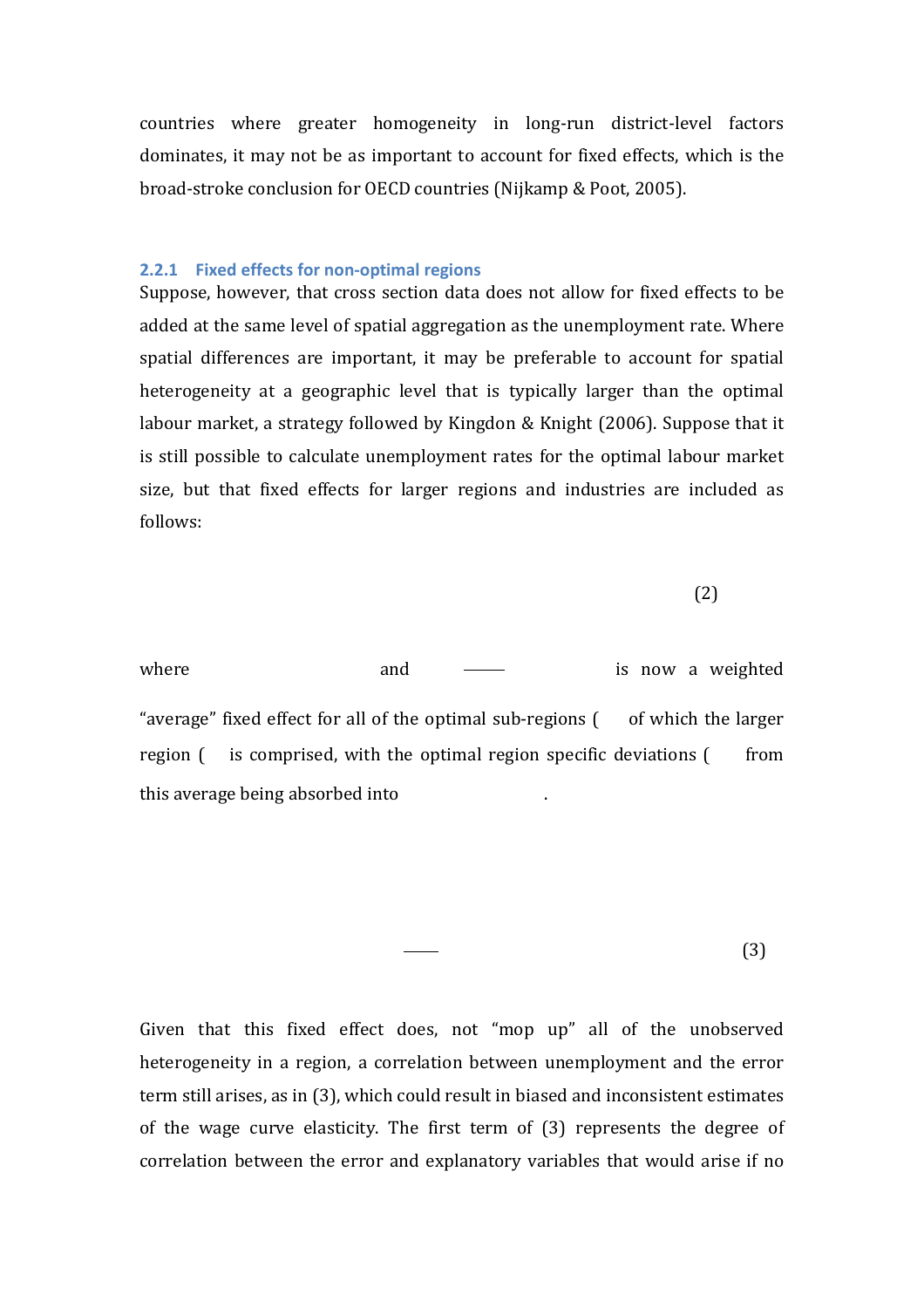fixed effects were included in the specification. This also determines the magnitude of the inconsistency of the wage curve estimate. The second term represents the potential reduction in this bias that results from at least including the rougher fixed effects. However, suppose that large degrees of spatial heterogeneity exists within the larger district ( than in each of its component districts ( ), so that one district (say) with a large population (large ) is a high unemployment-high wage district (in the Harris-Todaro (1970) sense), while other districts have (say) zero correlations with unemployment. The consequence of this would be a large between district correlation (large first term), and a small sum of within district correlations (small second term), so that the overall correlation remains. Essentially this suggests that if district fixed effects attempt to account for large levels of heterogeneity across sub-regions, it stays likely that estimates will remain biased and inconsistent if this heterogeneity within the larger regions is substantial. Should account for much of the variation in as opposed to , this strategy will result in minimal bias. However, if the sub-regional deviation displays substantial variation within the larger border, then accounting for these fixed effects will not be effective in capturing the true relationship in (1).

#### **2.2.2 Optimal Labour Market Size for Wage Curve Analysis**

Since most studies in the wage curve literature are silent on what should be the size of the "optimal" labour market, and no clear prescriptions exist at which level unemployment rates should be calculated, other potential (unnoticed) problems may arise as a result. Wagner (1994), for instance, points to the fact that unemployment rates should be measured at lower levels of aggregation to reflect "local" labour markets. Presumably, most applied work relies on the information of regions that is available in the data, which is often dictated by the sampling design, or political and administrative divisions. Where local labour markets naturally fill these boundaries (such as where minimum wages and bargaining are defined regionally), this is unproblematic.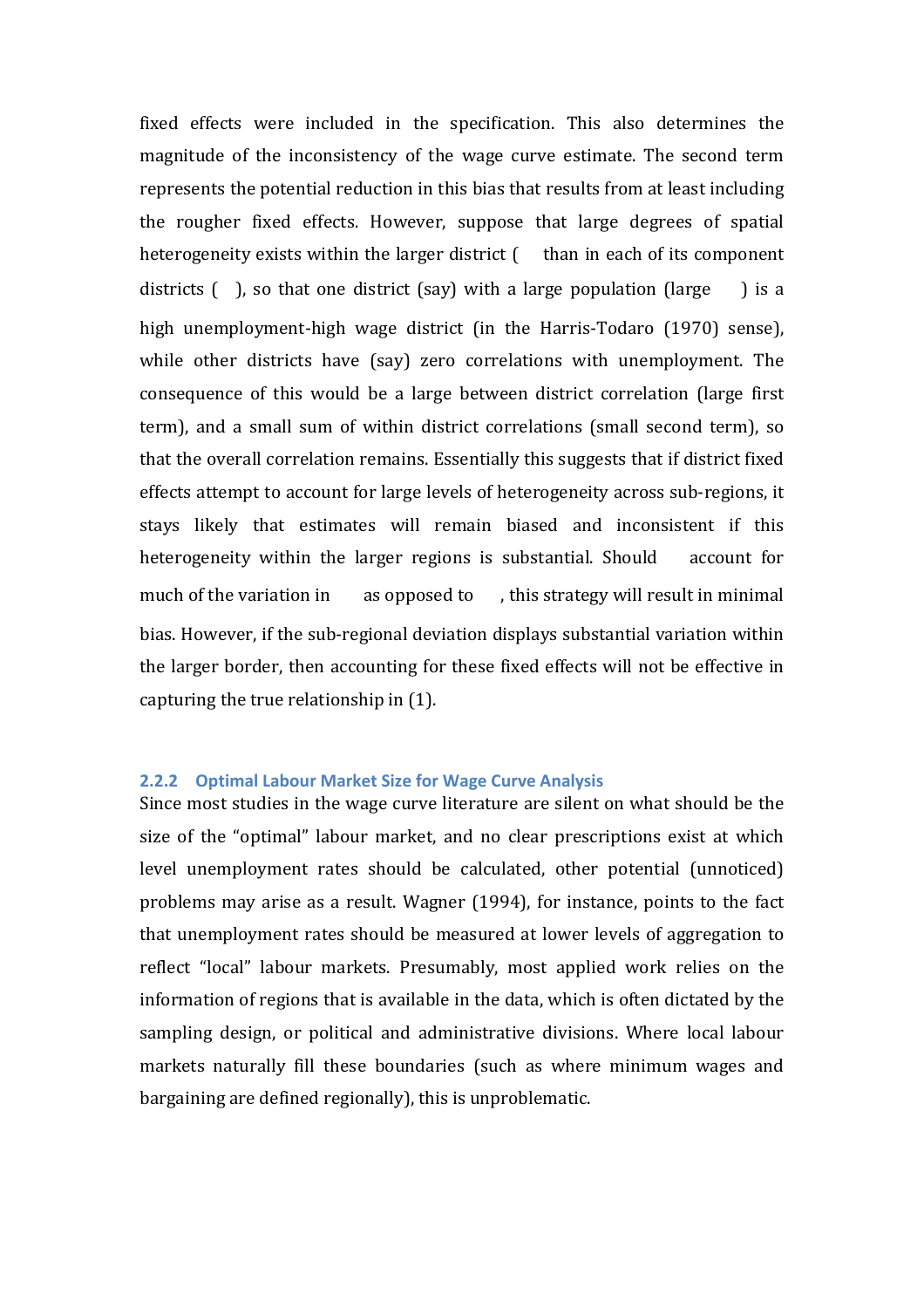However, extending the analysis above, it may be that unemployment rates that are calculated at high levels of geographic aggregation, could aggravate the estimation of the elasticity. Suppose now that unemployment is calculated for a larger region ( ) than is optimal and used to estimate (4). Unemployment is now measured with error ( ) that is proportional to the unemployment rate of the unknown optimal labour market region

(4)

where

and

for all

(5).

This specification now highlights a composite error term with two additional components that can be potentially correlated with unemployment. The first is which has been analysed above, and is attributable to diversity within the regions for which finer fixed effects are supposed to account. The second is a component that results from measurement error, by not calculating employment for an optimally sized local labour market. Equation (5) holds as an identity within each "large" region, and can be analysed in the classical measurement error context: sub-region specific errors are correlated with the included covariate by definition within the chosen region. Sub-regions with low unemployment will have large positive measurement errors at the higher regional level and visa versa, inducing a negative correlation between measured unemployment and the composite error term. By definition, therefore, the higher the level of aggregation, the closer the estimate of the (negative) wage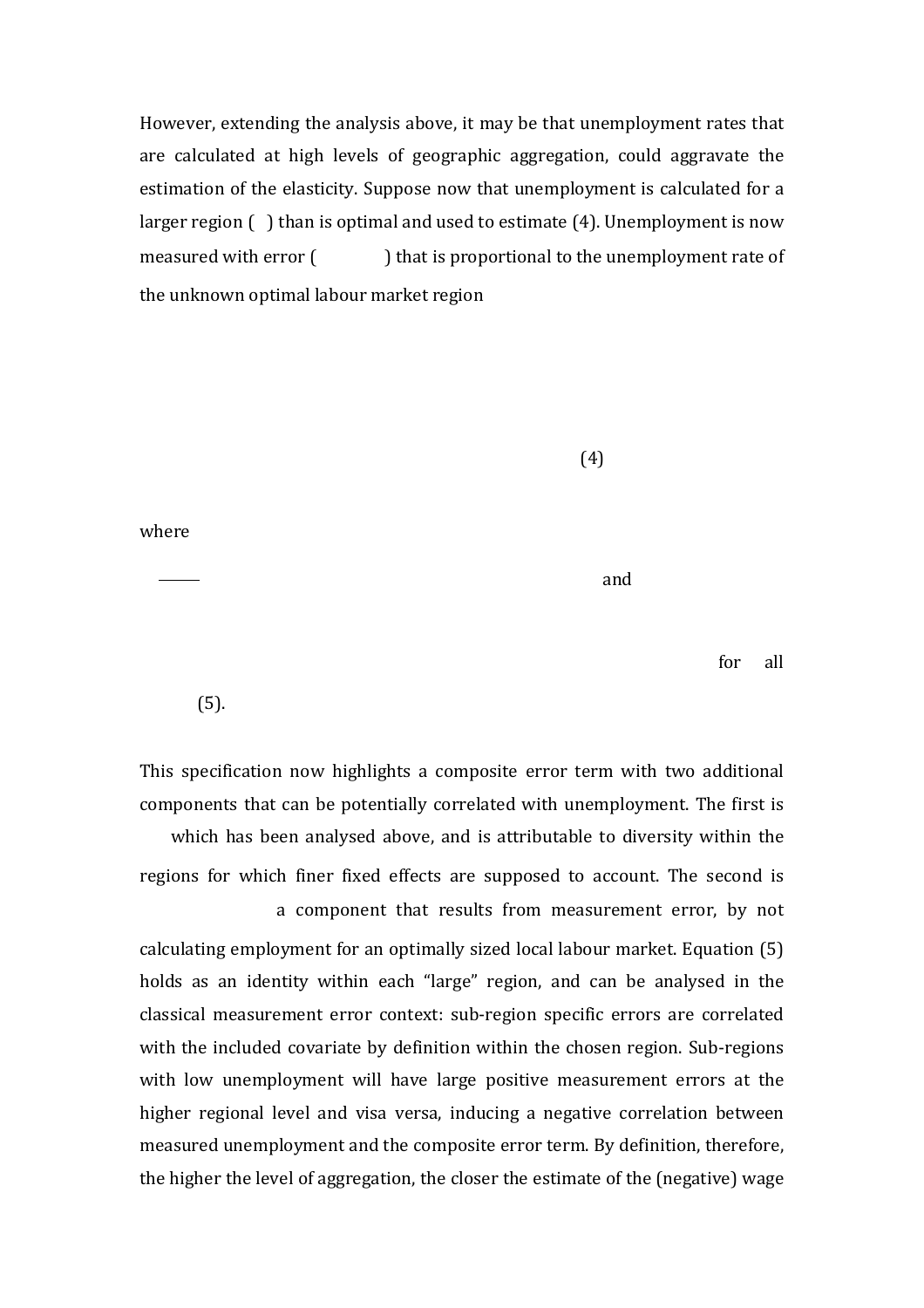curve elasticity will tend to zero, or become positive. The latter is amplified by the second term in (6), which suggests that the larger the variation in measurement error resulting from the choice of aggregation, the potential exists to induce a positive correlation with unemployment measured at the higher level. This is particularly problematic if sub-regional heterogeneity in unemployment is large, and is also introduced by not defining heterogenous regions finely enough.

(6)

#### **2.3 An Illustration**

To illustrate these potential problems with wage curve estimates, we turn to the context of Kingdon & Knight (2006), who find a wage curve for South Africa using cross sectional data. While they are able to estimate unemployment rates at the fairly low level of the magisterial district (as in Figure 1), their use of a cross section survey limits them in controlling for fixed effects at the same level. They therefore estimate approximately 330 district level unemployment rates and include only 9 provincial fixed effects. This study employs a series of cross sections from South Africa's Labour Force Surveys, enumerated twice yearly in March and September. The period spans September 2000 to March 2004, and is therefore able to capture short-run changes in earnings and unemployment. These surveys have been chosen, because they allow the identification of individuals' place of residence by various classifications (the smallest being magisterial districts<sup>[2](#page-19-0)</sup>, then larger district councils and finally provinces), and this is a period for which consistent measurement of labour market status and

<span id="page-19-0"></span> <sup>2</sup> These are administrative boundaries that were adhered to prior to 1994. However, many sampling frames still use these small units, and data in various years can be linked at this geographic level. District councils are the new administrative boundaries that were introduced in the post-apartheid era for the purposes of local government. These 55 regions are larger than the magisterial districts, and are mostly comprised of a number of former MDs. South Africa has a second tier of governance at the provincial level. Since 1994 the country has been divided into 9 of these regions.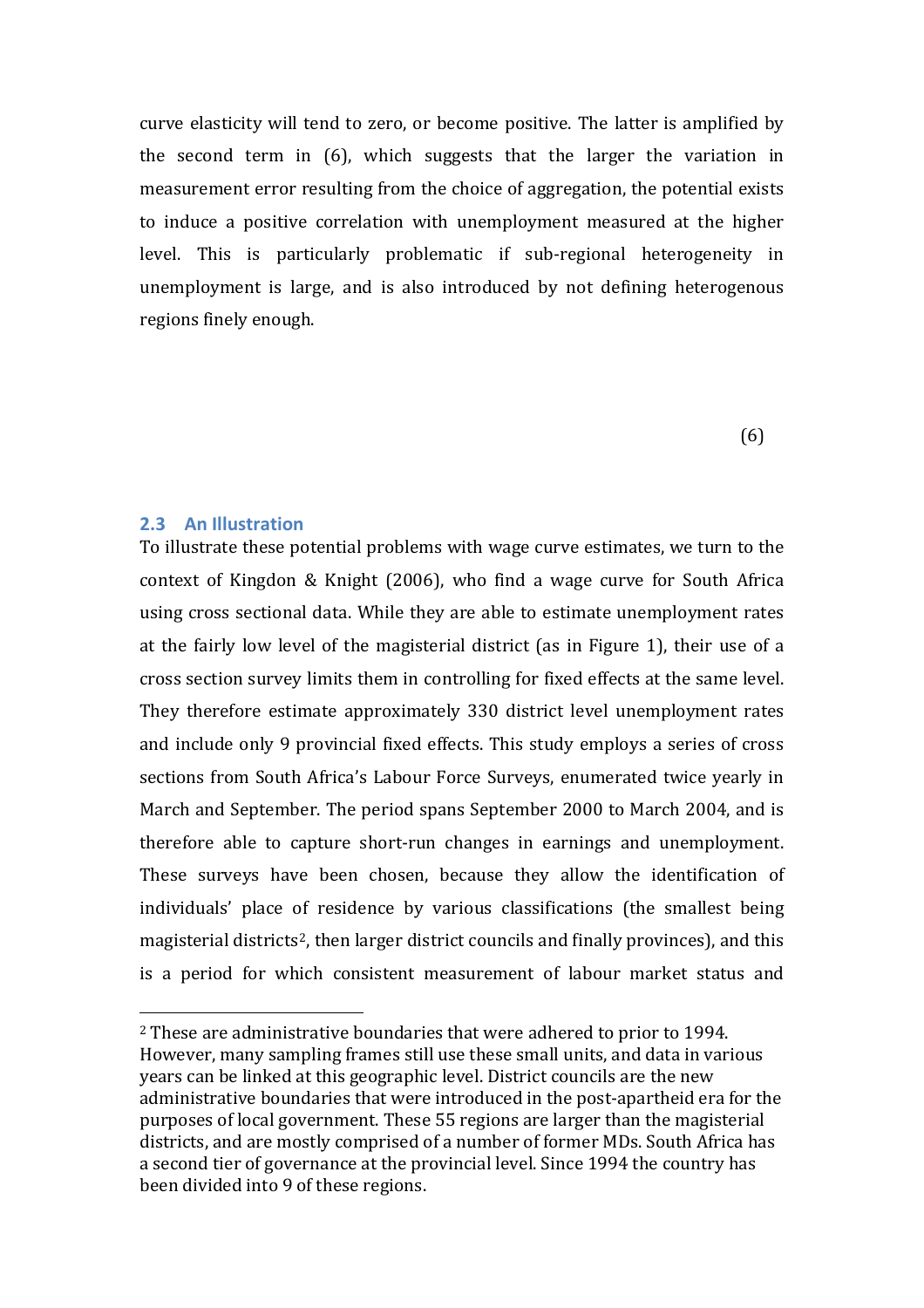earnings occurred (Burger & Yu, 2006). While this period was marked by high economic growth, unemployment continued to rise concurrently. It is therefore of interest to know whether wages responded to growing unemployment, and whether existing high long-run unemployment influences the wage setting relationship. However, the specific task of this analysis is to understand the role of geographic definitions in establishing this wage-setting relationship.

We focus our attention on black males only, as this group typically has a high unemployment rate, is the most highly unionized, and has been affected most by the creation of the apartheid homelands and the migrant labour system. Unemployment rates are based on the broad definition, following Kingdon & Knight (2006). Wage curves are estimated with a log-log specification, so that the coefficient of interest represents an elasticity. Following the original Blanchflower & Oswald (1990) specifications, we also include a cube of the *log(unemployment rate).*

Table 2 presents wage curve estimates, modeled with [un](#page-20-0)employment rates of magisterial districts, the most disaggregate level possible3 . Without fixed effects or controls the elasticity is small, but negatively significant (column 1). Including controls in column 2 raises the elasticity, while the addition of provincial fixed effects to this specification in column 3 hardly changes the result. Together this suggests that wage curve elasticity estimates for black males are small; furthermore, following the procedure of Kingdon & Knight (2006) - by introducing fixed effects for fairly large regions - does not absorb much of the heterogeneity that is present across districts, nor does it remove long-run wagesetting behaviour from wage curve estimates. In column 4 district council fixed effects (of which there are 55) are introduced, and the estimate again drops slightly. However, once the 331 magisterial district fixed effects are introduced in column 6, the wage curve becomes positively insignificant. This suggests that the negative result obtained by Kingdon & Knight (2006) does not represent

<span id="page-20-0"></span> <sup>3</sup> This section will only discuss elasticities from the log-log specifications, the inclusion of non-linearities generally supports that the higher unemployment rates are, the smaller is the wage curve effect. However, the analysis of the impact of fixed effects is similar for the non-linear specifications.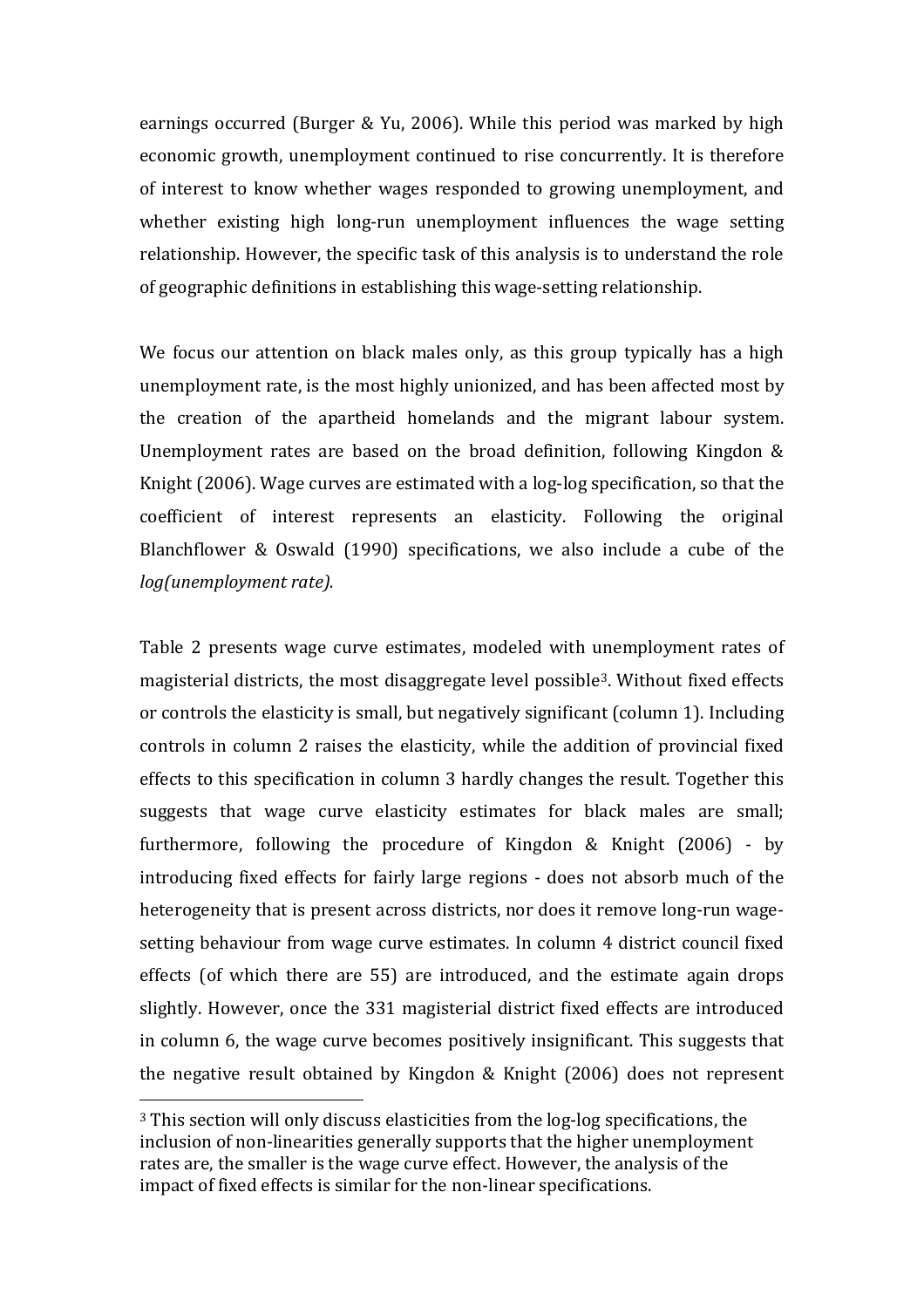transitory responses of wages to unemployment, but that the relationship is long-run in nature. Because the sign of the coefficient on unemployment changed, it is evidence for the fact that the fixed effects (the permanent component of wages) are negatively correlated with unemployment. Therefore, in the long-run, regions with high wages are persistently associated with low unemployment regions. This contrasts with the Harris-Todaro (1970) prediction that migration should facilitate the equalization of expected wages between high and low unemployment regions. What this may suggest is that spatial labour market segmentation has prevented sufficient numbers of (unemployed) black migrants to move to high wage regions, but they remained unemployed in low wage regions. Low wage regions could not absorb these individuals into the workplace by downward adjustment in wages. This narrative matches the empirical evidence of Kingdon & Knight (2006) with homeland (high unemployment, low wage) and non-homeland (lower unemployment, higher wages) segmentation. However, this suggests that the national (transitory) wage curve is not manifest in South Africa, but that long-run regional segmentation is a stronger determinant of wage-setting rather than fluctuations in unemployment. Column 5 controls for district-level covariates, to proxy for overall labour demand conditions – this includes proportions of individuals in various sectors and occupations, unionization rates and average education levels within the region. It is evident that these demand responses do not play the same role as the district level fixed effects, so that other unobserved factors are playing their part in this non-standard result. Long-run persistent factors that divide the labour market into "good" and "bad" regions are the more likely candidates.

Table 3 repeats the analysis, but this time with unemployment rates measured at the district council level. All observations in the survey are contained within only 55 district councils, as opposed to the 331 more finely divided magisterial districts. The patterns are very similar to those above, with the wage curve being eliminated once the district level fixed effects are included at the same level at which unemployment was estimated. However, it is notable that the coefficients are substantially larger (and remain statistically highly significant) than when magisterial district unemployment rates were used. Two potential reasons could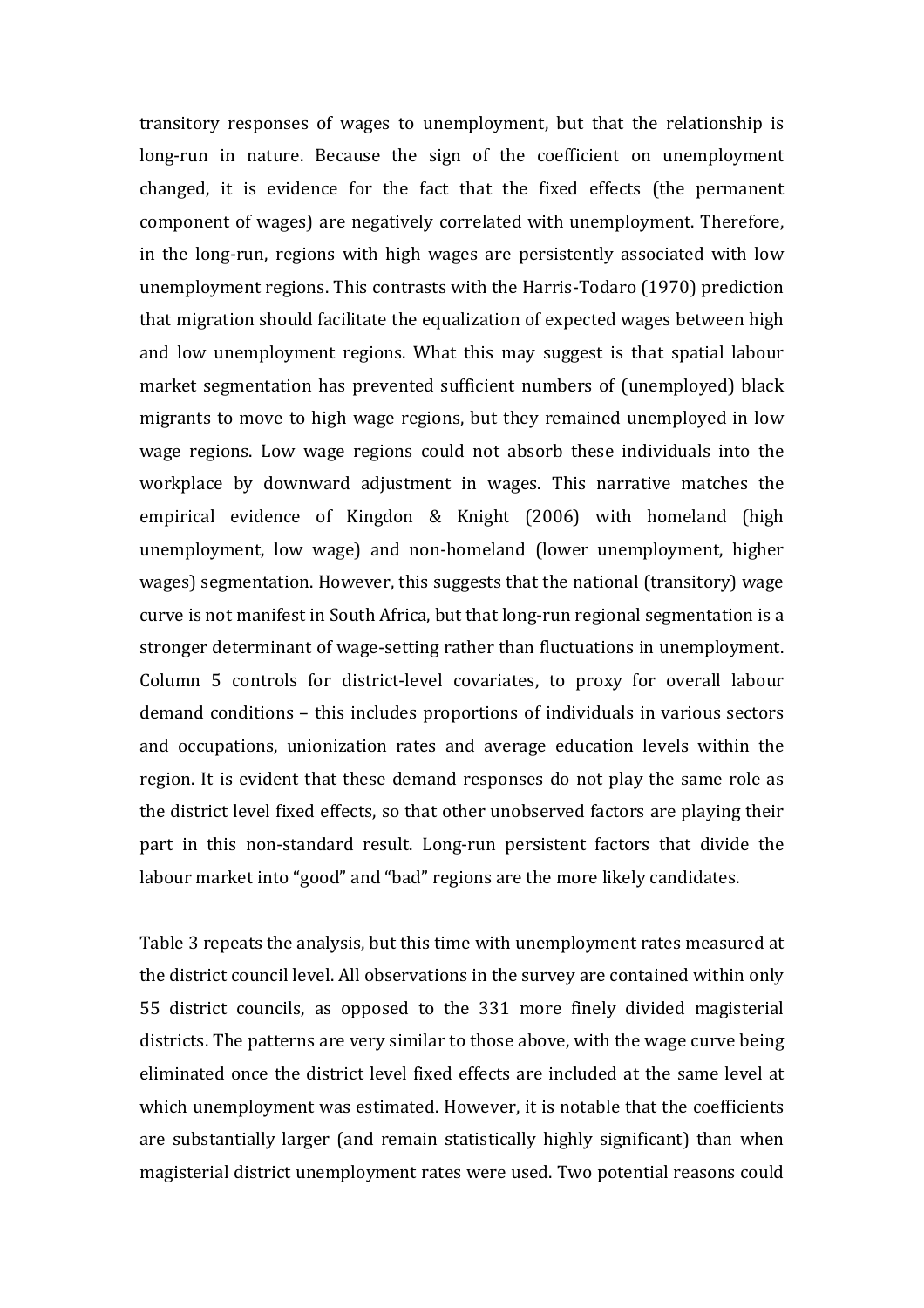be offered for this. Firstly, individual labour market behaviour might be more responsive to conditions in a larger district. Secondly, equation (6) above highlights that the larger the variation of measurement error resulting from the aggregation, the larger the correlation with unemployment, and by implication the greater the bias of coefficients. These estimates are also closer to the norm of -0.1 recorded widely in the literature. This raises the question whether most studies suffer from aggregation bias, or whether all estimates are measuring "appropriate" labour market responses. It is notable that most studies do not record as many regions as is used in Table 2 (see Table 1), but are closer in number to estimates in Table 3. It is, therefore, also possible that the unemployment rates are measured with error when small regions are used, and statistics cannot be calculated with precision, or be representative of small regions. It is not clear from this analysis which of these scenarios is the truth. However, it is certain that using fewer districts to construct unemployment rates raises the elasticity.

This process is taken further by aggregating unemployment to the level of the province in Table 4. The elasticities again grow remarkably as the level of aggregation increases. These elasticities are, however, implausibly high. This then suggests that it is measurement error that dominates the increase in the elasticity, rather than actual responsiveness. Indeed, once provincial fixed effects are entered, the negative correlation between the fixed effect and unemployment appears again, in that the elasticity becomes significantly positive. This time the coefficient is highly statistically significant and large in magnitude. However, as pointed out by many authors in this literature, standard errors are underestimated when using aggregate variables, and may lead to inappropriately significant estimates (Moulton, 1990).

These sets of estimates highlight that the higher the level of aggregation, the further elasticities move from zero. Given that, with a moderate number of districts, elasticities resemble those in the literature (Table 3), some consistency with other estimates is found. However, fixed effects at the appropriate level remove the wage curve completely. If regional labour markets in other studies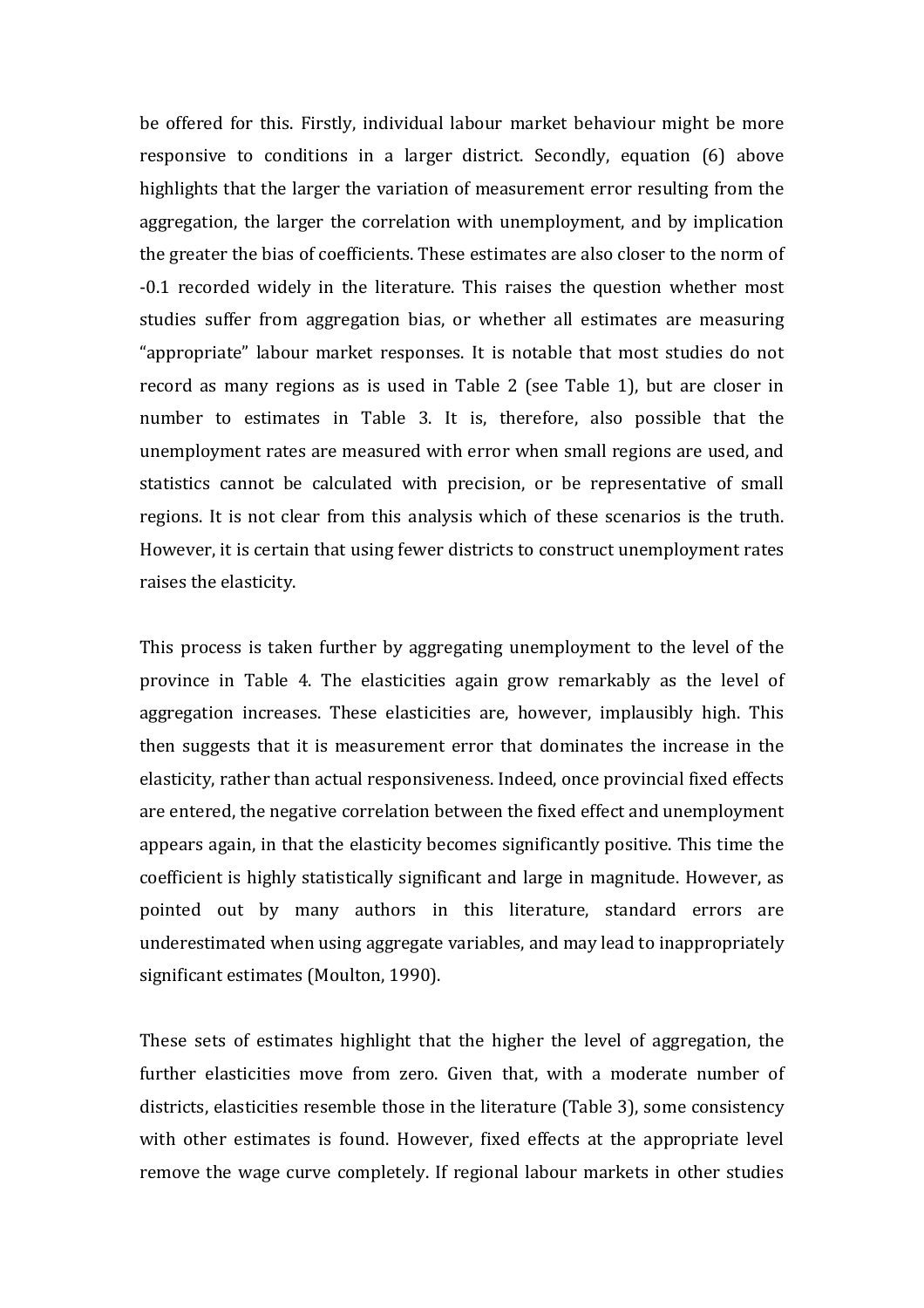were chosen to represent a greater number of smaller regions, the "normal" elasticity found in the literature (of -0.1) would likely also become smaller. It is therefore an imperative to understand whether this elasticity is an artifact of the labour market delineations that have been chosen, or whether it is indeed as high as documented in the literature. Besides that, it is notable that in a country where great variation in unemployment exists along spatial dimensions, it may be important to disaggregate to smaller regions.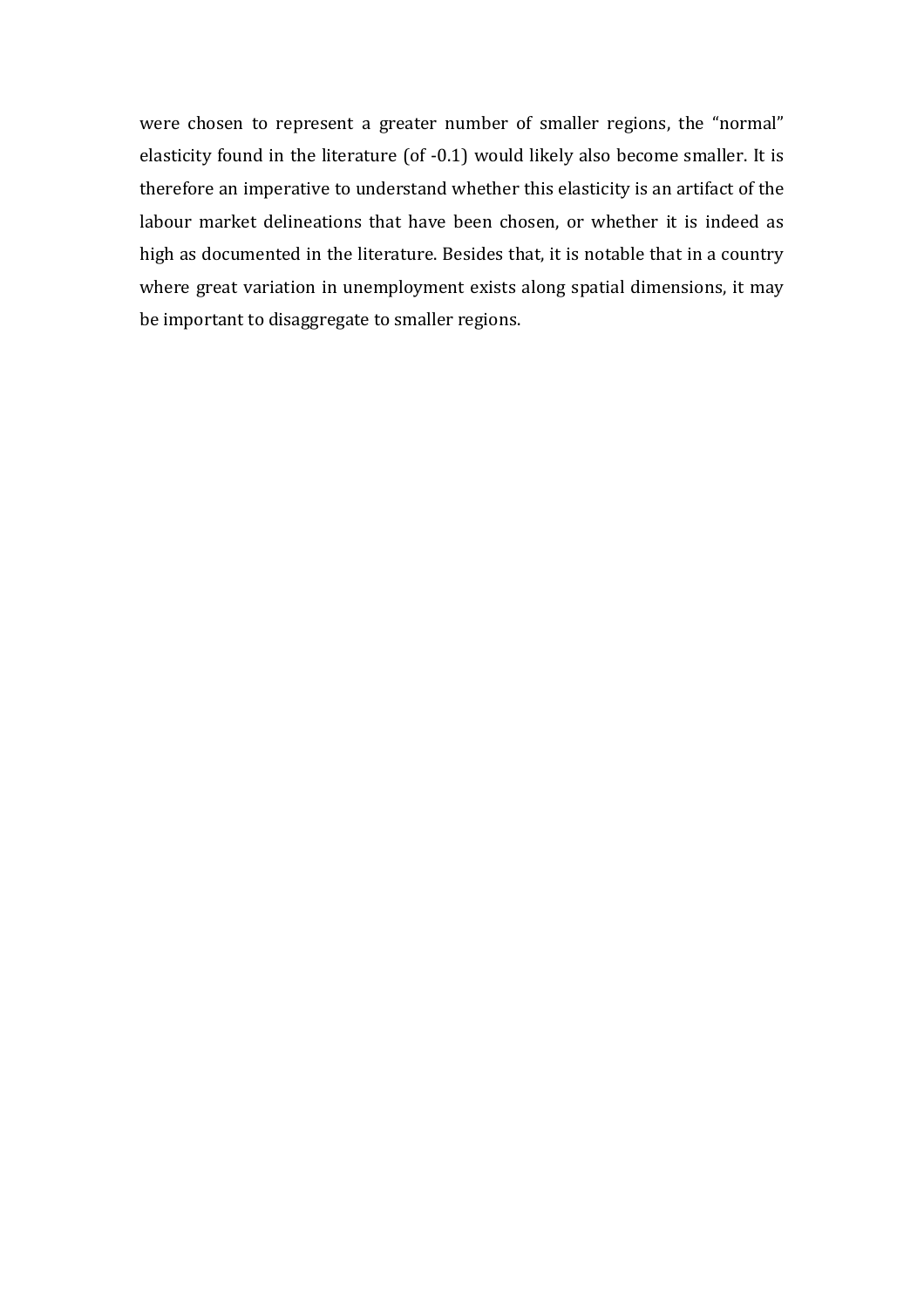|                                                         |            |             |             |             |             |            | log(Individual Black Male Monthly Earnings) |             |             |             |             |              |
|---------------------------------------------------------|------------|-------------|-------------|-------------|-------------|------------|---------------------------------------------|-------------|-------------|-------------|-------------|--------------|
|                                                         |            | 2           | 3           |             | 5           | 6          |                                             | 8           | 9           | 10          | 11          | 12           |
| log(Broad Black Male MD Unemployment Rate)              | $-0.039**$ | $-0.068***$ | $-0.059***$ | $-0.050***$ | $-0.066***$ | 0.011      | $-0.148***$                                 | $-0.171***$ | $-0.104***$ | $-0.070***$ | $-0.145***$ | 0.021        |
| log(Broad Black Male MD Unemployment Rate) <sup>3</sup> |            |             |             |             |             |            | $0.010***$                                  | $0.009***$  | $0.004***$  | 0.002       | $0.006***$  | $-0.001$     |
| Controls                                                | N          | Y           | Y           | Υ           | Υ           | Υ          | N                                           | Υ           | Y           | Υ           | v           | $\mathbf{v}$ |
| MD averages of controls                                 | N          | N           | N           | N           | Υ           | N          | N                                           | N           | N           | N           | Y           | N            |
| Time FE                                                 |            | Y           | Y           | Y           | Y           | Y          | $\mathsf{v}$                                | Υ           | Y           | Y           | Y           |              |
| Prov FE (x9)                                            | N          | N           | Y           | N           | N           | N          | N                                           | N           | Y           | ${\sf N}$   | N           | N            |
| DC FE (x55)                                             | N          | N           | N           | Y           | N           | N          | N                                           | N           | N           | Y           | N           | N            |
| MD FE (x331)                                            | N          | Ν           | N           | N           | N           | Υ          | N                                           | N           | N           | N           | N           | $\checkmark$ |
| Constant                                                | 7.060***   | $4.015***$  | $4.305***$  | $4.547***$  | $3.644***$  | $4.712***$ | $6.964***$                                  | $3.922***$  | $4.264***$  | $4.527***$  | $3.565***$  | $4.720***$   |
| R-squared                                               | 0.002      | 0.479       | 0.504       | 0.515       | 0.506       | 0.532      | 0.004                                       | 0.48        | 0.505       | 0.515       | 0.507       | 0.532        |
| N                                                       | 69156      | 66717       | 66717       | 66717       | 66717       | 66717      | 69156                                       | 66717       | 66717       | 66717       | 66717       | 66717        |
| F statistic                                             | 3.853      | 1092.958    | 987.498     | 4123.083    | 815.568     |            | 6.799                                       | 1074.57     | 966.517     | 4088.144    | 804.306     |              |

#### **Table 2 Black Male Wage Curve Estimates - with Magisterial District Unemployment Rates**

NOTES: \* p<0.1, \*\* p<0.05, \*\*\* p<0.01. Own Calculations from LFS September 2000 to LFS March 2004. Controls include union membership, firm size dummies, age, age squared, education dummies, a marriage dummy, occupational skill dummies, a public sector dummy and indicators of primary, secondary and tertiary sector work. Where district level covariates are included, the same covariates are averaged, except for age and marriage. The 331 Magisterial Districts are each contained within one of 55 larger District Councils, which are in turn part of one of 9 provinces respectively.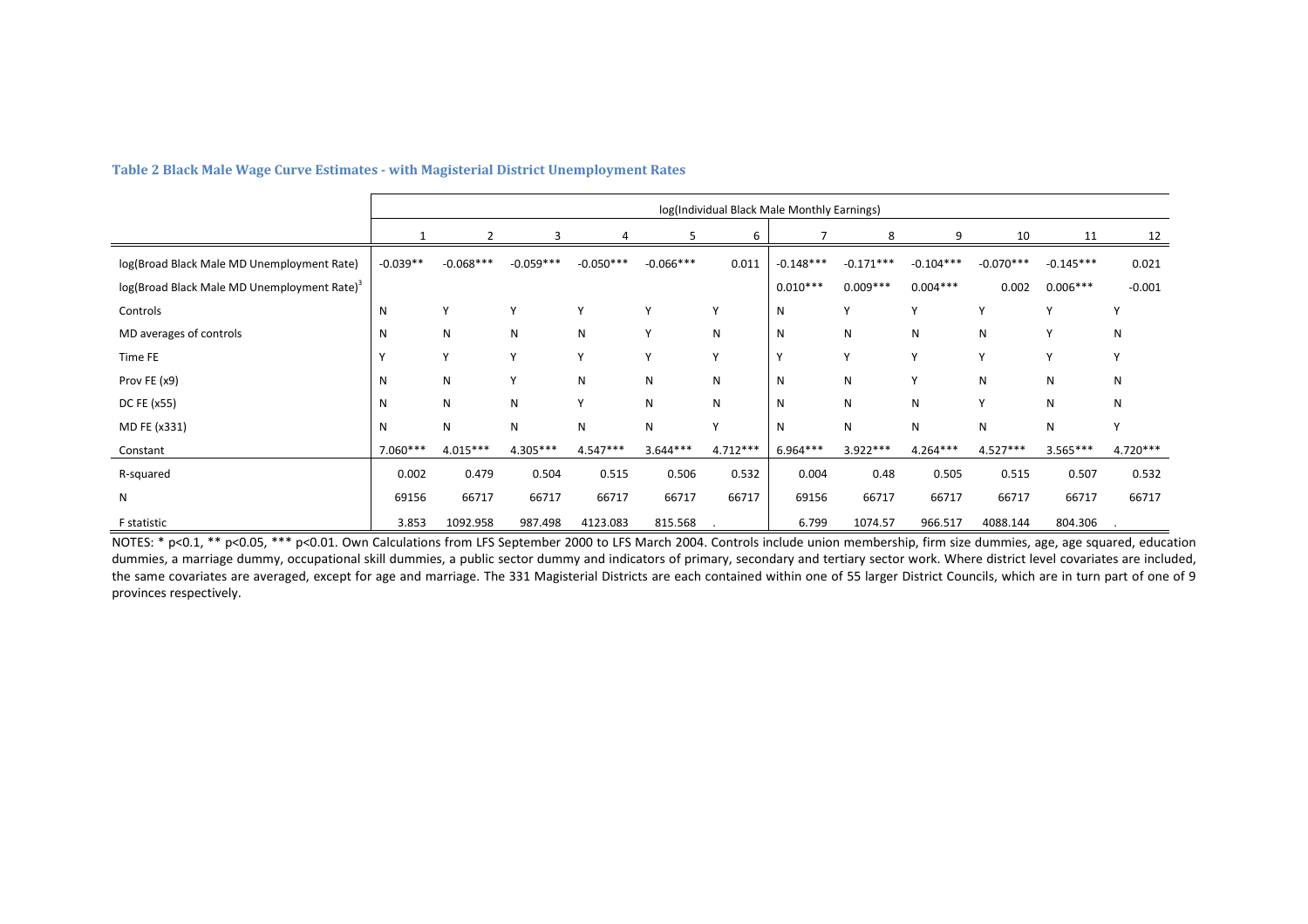|                                                         |             | log(Individual Black Male Monthly Earnings) |             |            |             |             |             |             |              |             |
|---------------------------------------------------------|-------------|---------------------------------------------|-------------|------------|-------------|-------------|-------------|-------------|--------------|-------------|
|                                                         |             | $\overline{2}$                              | 3           | 4          | 5           | 6           |             | 8           | 9            | 10          |
| log(Broad Black Male DC Unemployment Rate)              | $-0.138***$ | $-0.156***$                                 | $-0.078***$ | $-0.002$   | $-0.151***$ | $-0.252***$ | $-0.218***$ | $-0.132***$ | 0.002        | $-0.183***$ |
| log(Broad Black Male DC Unemployment Rate) <sup>3</sup> |             |                                             |             |            |             | $0.016***$  | $0.010***$  | $0.008***$  | $\mathbf{0}$ | $0.004***$  |
| Controls                                                | Ν           |                                             | Υ           | Y          | Y           | N           |             | Υ           | Y            | v           |
| DC averages of controls                                 | N           | N                                           | N           | N          | Υ           | N           | N           | N           | N            | Y           |
| Time FE                                                 |             | ν                                           | Υ           | Y          | Υ           | Υ           |             | Υ           | Υ            | Υ           |
| Prov FE (x9)                                            | N           | N                                           | Υ           | N          | N           | <b>N</b>    | N           | Υ           | N            | N           |
| DC FE (x55)                                             | N           | N                                           | N           | Y          | N           | N           | N           | N           | Υ            | N           |
| Constant                                                | $6.961***$  | $3.948***$                                  | $4.312***$  | $4.605***$ | $4.323***$  | $6.869***$  | $3.902***$  | $4.275***$  | 4.608***     | $4.313***$  |
| R-squared                                               | 0.003       | 0.481                                       | 0.506       | 0.517      | 0.506       | 0.005       | 0.482       | 0.506       | 0.517        | 0.506       |
| N                                                       | 70182       | 67729                                       | 67729       | 67729      | 67729       | 70182       | 67729       | 67729       | 67729        | 67729       |
| F statistic                                             | 5.721       | 1146.848                                    | 1021.956    | 503.444    | 850.16      | 11.193      | 1110.532    | 995.481     | 498.422      | 832.447     |

#### **Table 3 Black Male Wage Curve Estimates - with District Council Unemployment Rates**

NOTES: \* p<0.1, \*\* p<0.05, \*\*\* p<0.01. Own Calculations from LFS September 2000 to LFS March 2004. Controls include union membership, firm size dummies, age, age squared, education dummies, a marriage dummy, occupational skill dummies, a public sector dummy and indicators of primary, secondary and tertiary sector work. Where district level covariates are included, the same covariates are averaged, except for age and marriage. The 331 Magisterial Districts are each contained within one of 55 larger District Councils, which are in turn part of one of 9 provinces respectively.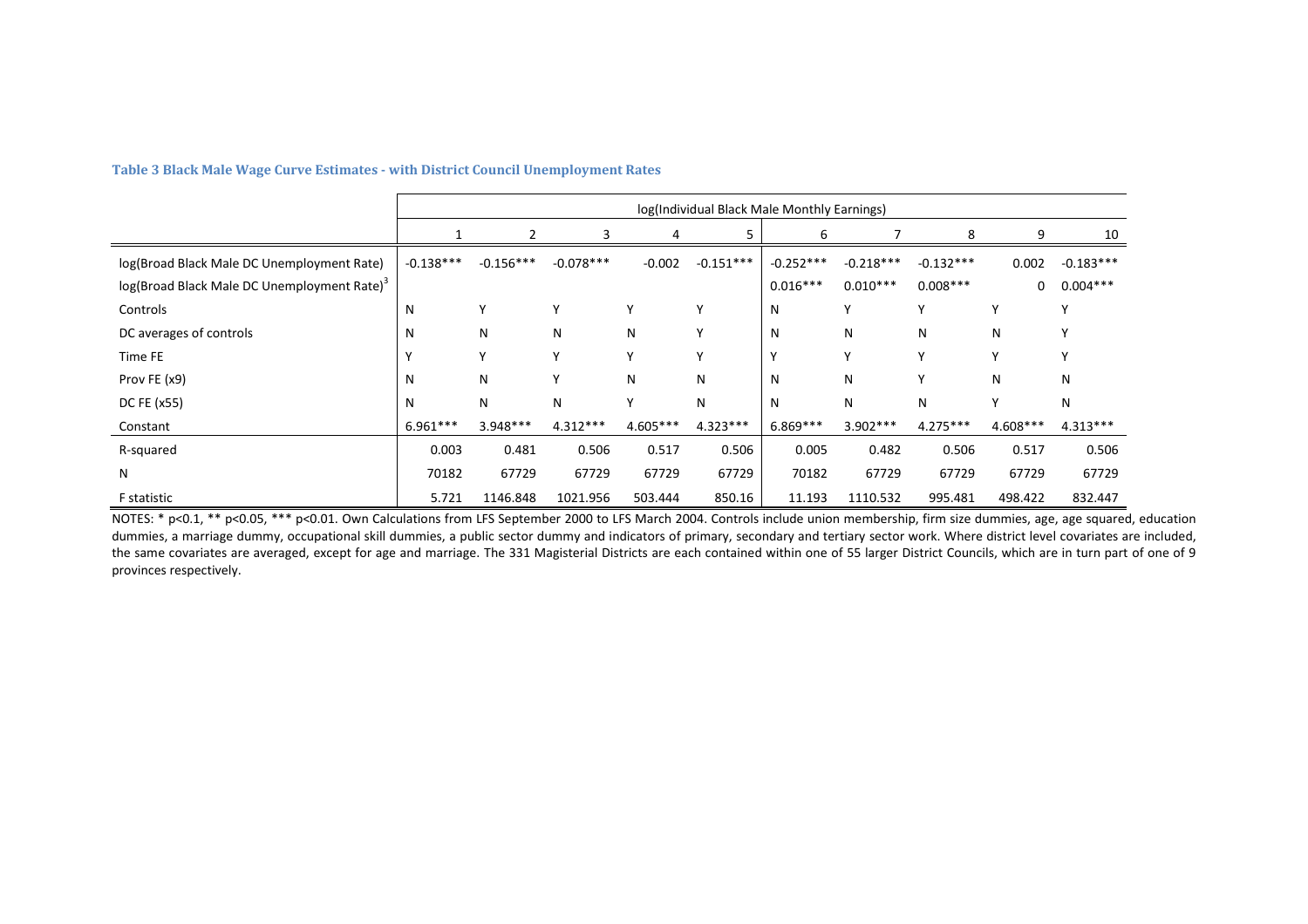|                                                           |             | log(Individual Black Male Monthly Earnings) |            |            |             |             |            |            |  |  |
|-----------------------------------------------------------|-------------|---------------------------------------------|------------|------------|-------------|-------------|------------|------------|--|--|
|                                                           |             |                                             | 3          | 4          |             | 6           |            | 8          |  |  |
| log(Broad Black Male Prov Unemployment Rate)              | $-0.319***$ | $-0.299***$                                 | $-0.033$   | $0.204***$ | $-2.568***$ | $-1.968***$ | $-0.129$   | 0.000      |  |  |
| log(Broad Black Male Prov Unemployment Rate) <sup>3</sup> |             |                                             |            |            | $0.847***$  | $0.630***$  | 0.034      | 0.061      |  |  |
| Controls                                                  | N           |                                             | ٧          | v          | N           | γ           |            | v          |  |  |
| Prov averages of controls                                 | N           | N                                           | N          |            | N           | N           | N          |            |  |  |
| Time FE                                                   |             |                                             | ٧          |            |             | γ           |            |            |  |  |
| Prov FE (x9)                                              | N           | N                                           |            | N          | N           | N           |            | N          |  |  |
| Constant                                                  | $6.798***$  | $3.844***$                                  | $4.376***$ | $5.360***$ | $5.455***$  | $2.876***$  | $4.315***$ | $5.240***$ |  |  |
| R-squared                                                 | 0.004       | 0.481                                       | 0.506      | 0.504      | 0.01        | 0.485       | 0.506      | 0.504      |  |  |
| N                                                         | 70268       | 67812                                       | 67812      | 67812      | 70268       | 67812       | 67812      | 67812      |  |  |
| <b>F</b> statistic                                        | 9.142       | 1140.232                                    | 1014.824   | 851.457    | 24.855      | 1125.34     | 987.839    | 832.167    |  |  |

**Table 4 Black Male Wage Curve Estimates - with Magisterial District Unemployment Rates**

NOTES: \* p<0.1, \*\* p<0.05, \*\*\* p<0.01. Own Calculations from LFS September 2000 to LFS March 2004. Controls include union membership, firm size dummies, age, age squared, education dummies, a marriage dummy, occupational skill dummies, a public sector dummy and indicators of primary, secondary and tertiary sector work. Where district level covariates are included, the same covariates are averaged, except for age and marriage. The 331 Magisterial Districts are each contained within one of 55 larger District Councils, which are in turn part of one of 9 provinces respectively.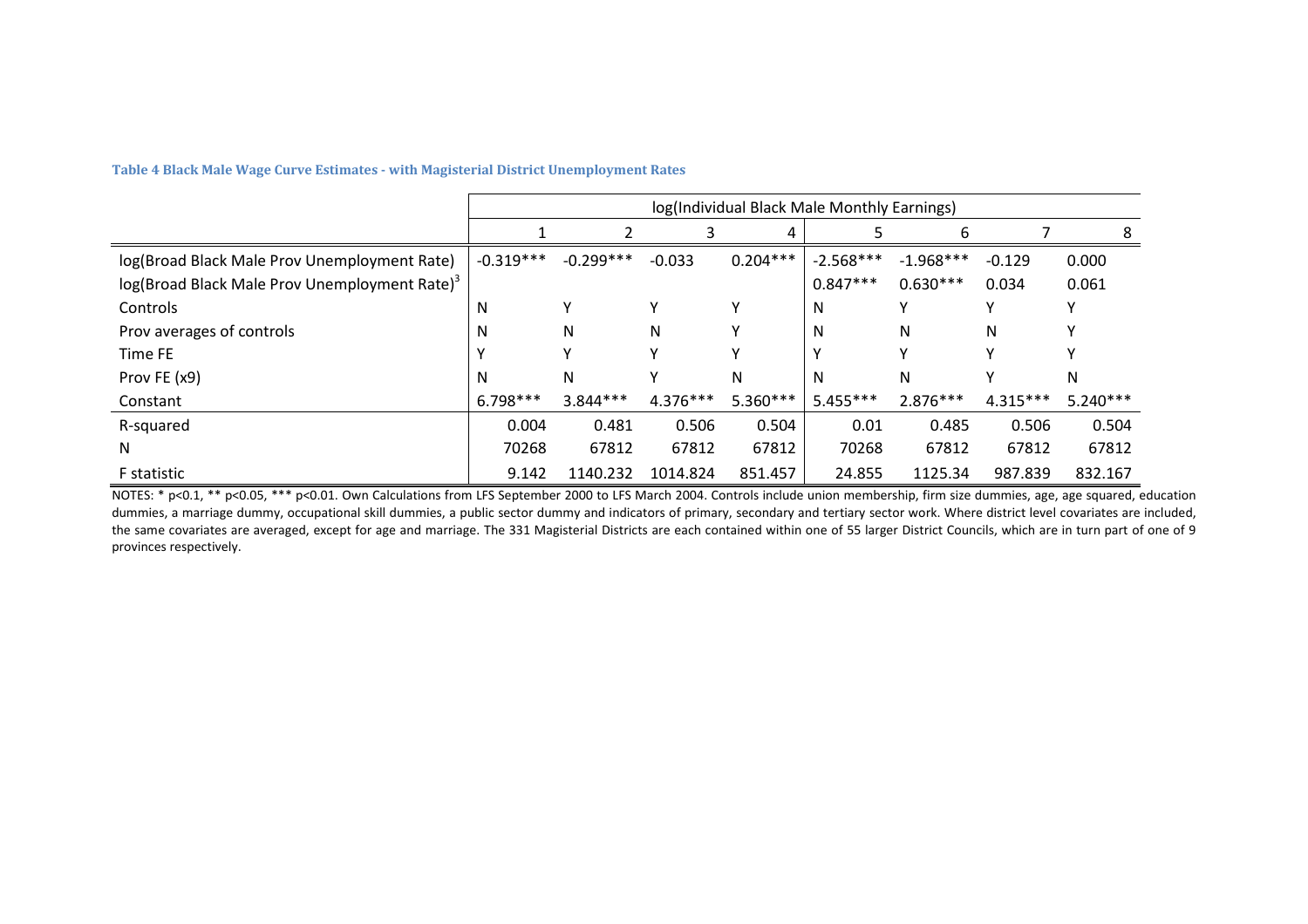# **3 Industrial Structure, the Wage Curve and Unemployment**

We now proceed to show how industrial structure masks the transitory wage curve in South Africa. Table 5 presents selected statistics to highlight the structure of the labour market in September 2000. It is evident that both larger firms and unionization generally carry premia on wages. In fact, these are correlated features of the labour market, with more than half of unionized workers employed by firms employing 50 or more individuals. This trend is not as stark in the non-unionised sector. However, this provides an indication that unionization is associated with a dearth of small firms, with less than 15% of unionized workers being found in firms that employed less than 10 workers. As noted in the introduction, wage dispersion serves as a proxy for the presence of small firms in a district. This notion is evident in the data: particularly nonunionised workers working in smaller firms live in districts with higher wage dispersion; those that work in larger firms tend to live in districts with lower wage dispersion. Hence, we continue with with this measure as a rough proxy for collective bargaining.

|          |                           |          | Firm Size |           |                                                                |           |          |  |  |  |  |  |
|----------|---------------------------|----------|-----------|-----------|----------------------------------------------------------------|-----------|----------|--|--|--|--|--|
| LFS2000b |                           | 1 worker |           |           | 2-4 workers 5-9 workers 10-19 workers 20-49 workers 50 or more |           |          |  |  |  |  |  |
|          | Non-union   Mean Earnings | 1174.075 | 1519.266  | 2414.686  | 7148.336                                                       | 10975.810 | 5080.486 |  |  |  |  |  |
|          | <b>Broad Unempl</b>       | 0.356    | 0.319     | 0.305     | 0.297                                                          | 0.292     | 0.290    |  |  |  |  |  |
|          | St Dev[log(Earnings)]     | 1.013    | 1.018     | 0.997     | 0.979                                                          | 0.973     | 0.984    |  |  |  |  |  |
|          | Workers                   | 965851   | 894651    | 824516    | 917989                                                         | 831733    | 1389341  |  |  |  |  |  |
|          | Proportion                | 0.166    | 0.154     | 0.142     | 0.158                                                          | 0.143     | 0.239    |  |  |  |  |  |
| Union    | <b>Mean Earnings</b>      | 2741.365 | 2302.828  | 23671.040 | 9390.330                                                       | 5500.280  | 6406.283 |  |  |  |  |  |
|          | <b>Broad Unempl</b>       | 0.327    | 0.302     | 0.321     | 0.329                                                          | 0.319     | 0.302    |  |  |  |  |  |
|          | St Dev[log(Earnings)]     | 1.039    | 0.993     | 0.993     | 1.006                                                          | 1.013     | 0.974    |  |  |  |  |  |
|          | Workers                   | 30265    | 118218    | 216076    | 365083                                                         | 516080    | 1320063  |  |  |  |  |  |
|          | Proportion                | 0.012    | 0.046     | 0.084     | 0.142                                                          | 0.201     | 0.514    |  |  |  |  |  |

#### **Table 5 Industrial Structure and Labour Market Outcomes**

Table 6 presents estimates of a wage curve based on a panel of magisterial district averages over time. In this set of estimates, explicit controls for industrial structure are introduced to tease out the mechanism that masks the wage curve in South Africa. Column 1 is the point of departure, where no significant wage curve exists when adding district fixed effects at the same geographic level at which unemployment was measured (as above). The second model controls for unionization, to see whether the lack of the effect is simply because of wage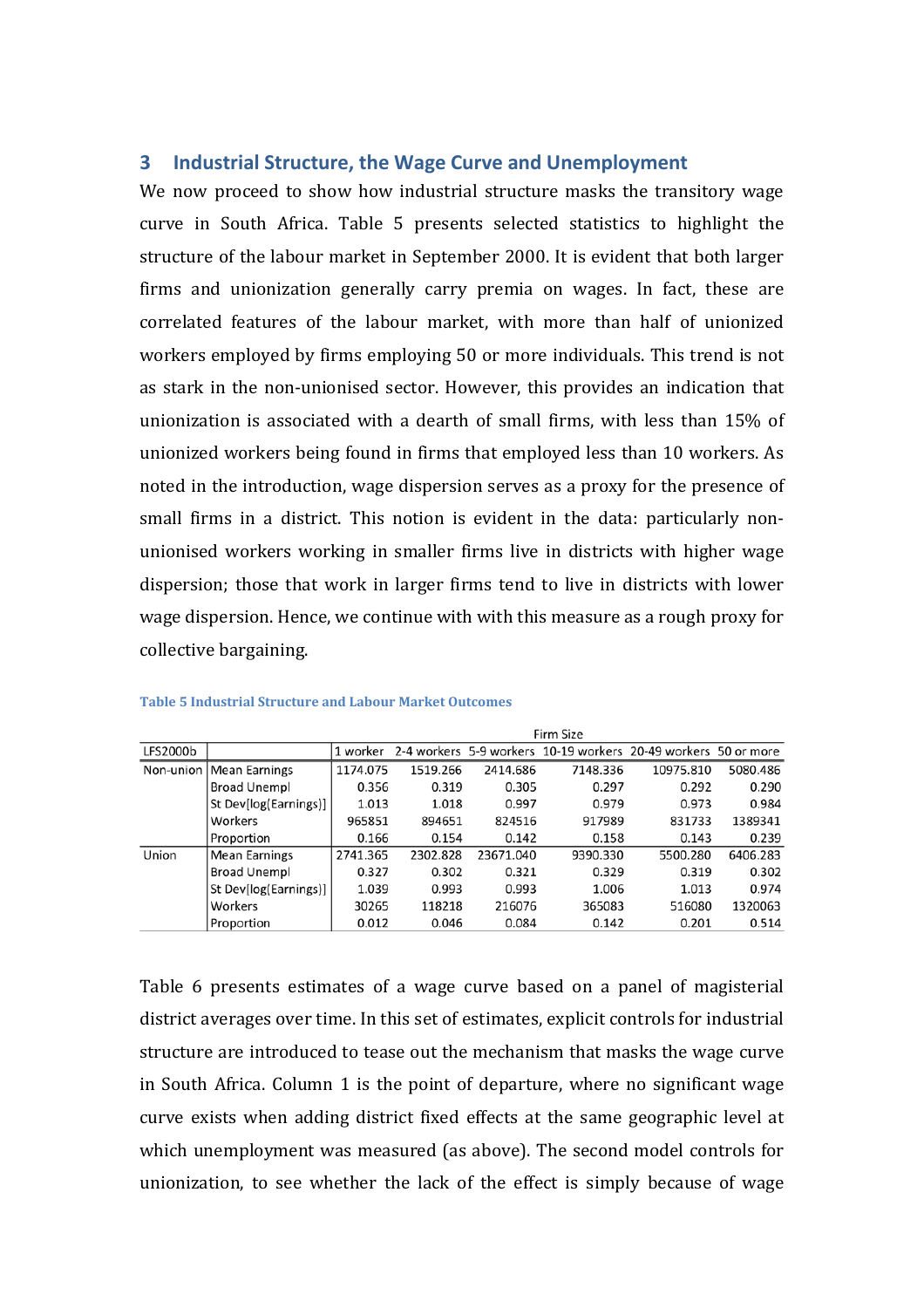rigidity caused by high levels of union activity in South Africa. This by itself does not generate a wage curve. Introducing the measure for district-level wage dispersion in column 3 also has no influence in this regard. Controlling for industrial structure by itself (Column 5) still does not yield a negatively significant coefficient. However, other scenarios do. Interacting the unemployment rate with unionization rates of the district uncovers an important feature: a wage curve arises in districts with (hypothetical) unionization rates of 0%, but is soon counteracted as this rate increases. Column 6 controls for *both*  firm structure and district-level wage dispersion. Since both represent the dispersion of firm size, and by implication, the absence of small firms, this model more fully controls (though indirectly) for the effects of collective bargaining agreements and other factors that limit the prevalence of small business. In this case, a negatively significant wage curve emerges, highlighting that the "standard" result of a wage curve is masked by rigidities that push workers into high wage large firms and low dispersion districts. By conjecture, the higher wages are correlated with the absence of small firms that would otherwise have created employment. Interestingly, this result is also not far from the 10% elasticity that is almost universally reported. Column 7 again differentiates this measured effect along highly unionized and non-unionized districts. It again becomes clear that this is strongest in districts with low levels of unionization.

This result then shows that the standard levels of wage flexibility would exist in South Africa if the industrial structure did not favour large firms that can afford to meet the wage demands of union workers and workers covered by collective bargaining agreements. By implication, small firms are driven out by unaffordable wage bills, generating high levels of unemployment with rigidly high wages. This argument is in no way causal, as the unemployment rate is not driving high wages, but this descriptive tool shows why the association is not negatively significant in South Africa. For this purpose, we now turn to absorption and participation functions to more directly understand this link<sup>[4](#page-28-0)</sup>. It

<span id="page-28-0"></span> <sup>4</sup> We omit unemployment functions here, as they would simply represent the inverse of the wage curve presented above, since we do not yet account for the issue of simultaneity in wage and unemployment determination. Future work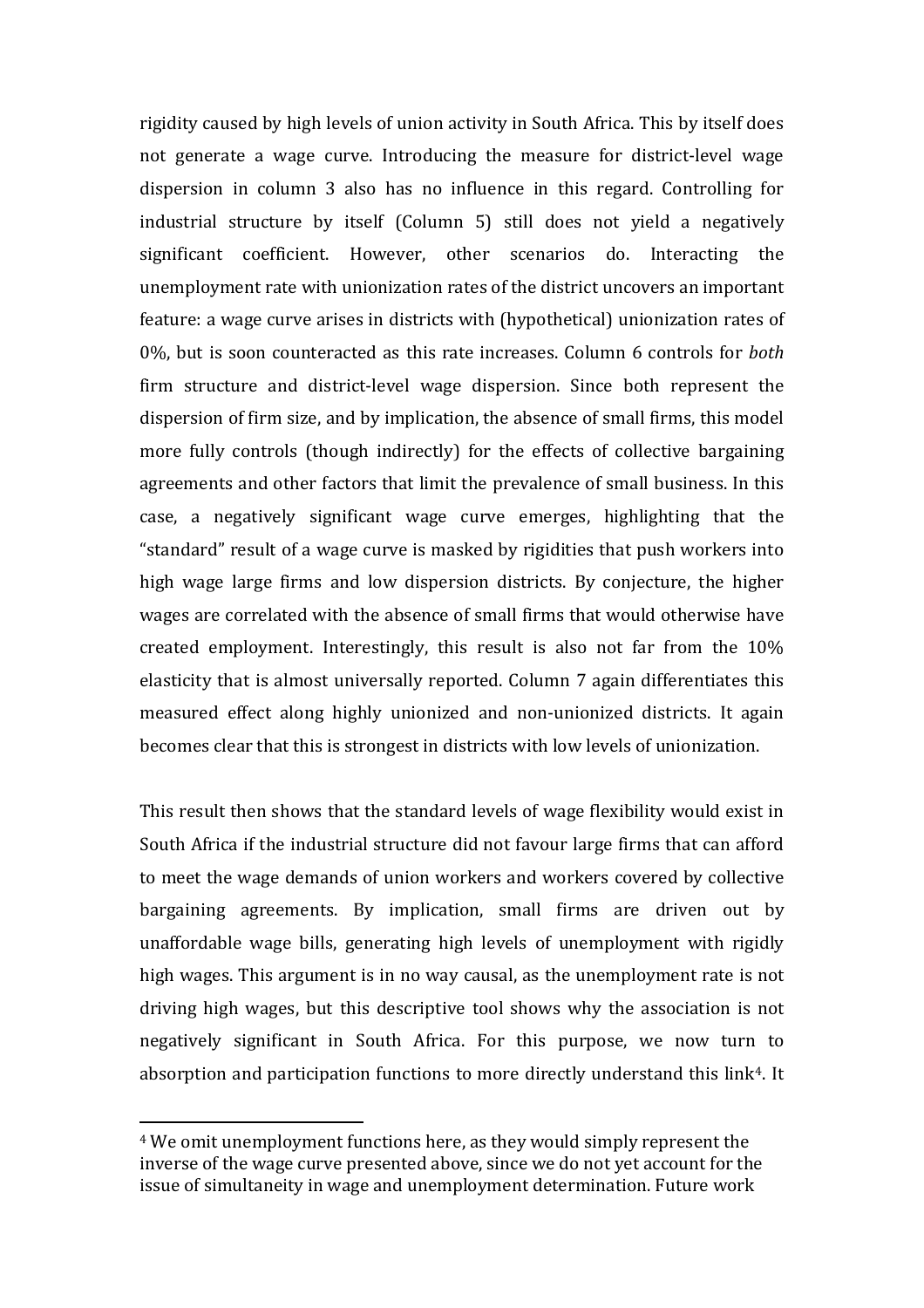is well-documented that unemployment rose in the post-apartheid period due to a faster increase in participation relative to expansion in employment (Burger & von Fintel, 2009), so that these constituent functions will inform our view of unemployment.

Tables 7 and 8 reveal that wages are positively associated with both participation (always) and employment (in most cases). Naturally, potential workers enter the labour market, attracted by higher earnings potential. The positive coefficient on in the employment equation suggests that jobs are created in high wage districts, which suggests that these districts are also those with a concentration of larger, well-paying firms. In column 3 of the employment function (Table 8), the introduction of wage dispersion yields the coefficient negatively insignificant, which points to this explanation.

From table 7 it is evident that unionisation tends to attract individuals into the labour market (columns 2 and 3), though column 4 uncovers that this is true in high wage districts. In low wage districts, the effect is the opposite. Hence, it is the unionization wage premium that stimulates participation, rather than the resulting lower levels of employment (Table 8, column 2) that would otherwise have deterred it.

Firm size does not influence participation, though the prevalence of large employers in a district ironically reduces employment. This concurs with the evidence of Magruder (2010). Once controlling for firm size (Table 8, column 6 and 7), wage dispersion is associated with higher employment rates; this also indicates that the presence of lower-paying, smaller firms stimulates overall employment rates. Wage dispersion robustly also stimulates labour force participation (Table 7). Smaller firms with lower-paying vacancies are likely to attract a job queue that would not be present if only "big business" were in operation in a particular district. This evidence also becomes clearer when

j considers an instrumentation strategy exploiting lags as instruments, using the Arrelano-Bond GMM System estimator. Alternatively, as noted above, the background analysis of the homeland system (von Fintel, 2013) will inform other instrumentation strategies.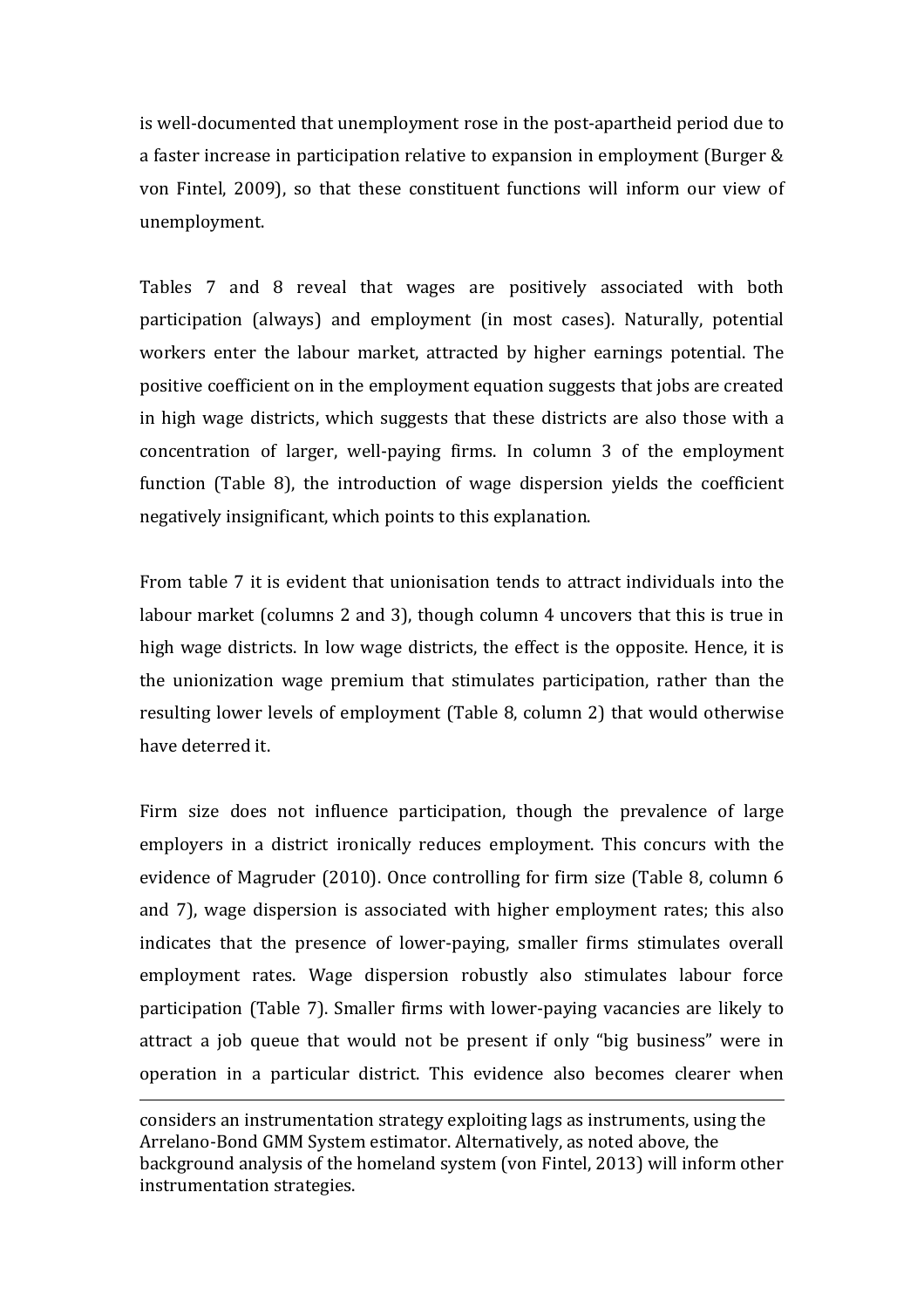looking at the occupational skills and sectoral composition of districts. Black males are less likely to enter the labour force where districts are composed of high proportions of skilled workers, or where higher concentrations of individuals are employed in the tertiary and primary sectors (Table 7). This is precisely because this group is predominantly employed in unskilled occupations and more likely to work in the primary sector (Table 8). If small firms are to create this unskilled work, their absence in certain districts contributes to the unemployment problem.

Together, this body of evidence suggests that a dearth of small firms is generating higher inflows into the labour market (with the attraction of high large firm wage premia), with lower absorption (as these individuals that would otherwise be absorbed by small firms are not necessarily employed). Hence, wage rigidity and industrial structure tends to be contributing to high unemployment, high wage regions, which are dominated by large firms. This concurs with a Harris-Todaro (1970) view of the world, where potential participants are attracted by high wages (in this case, offered by large firms within regions that are subject to strong collective bargaining), but not necessarily absorbed. As pointed out by Magruder (2012), this can be largely attributed to the absence of small firms in South Africa.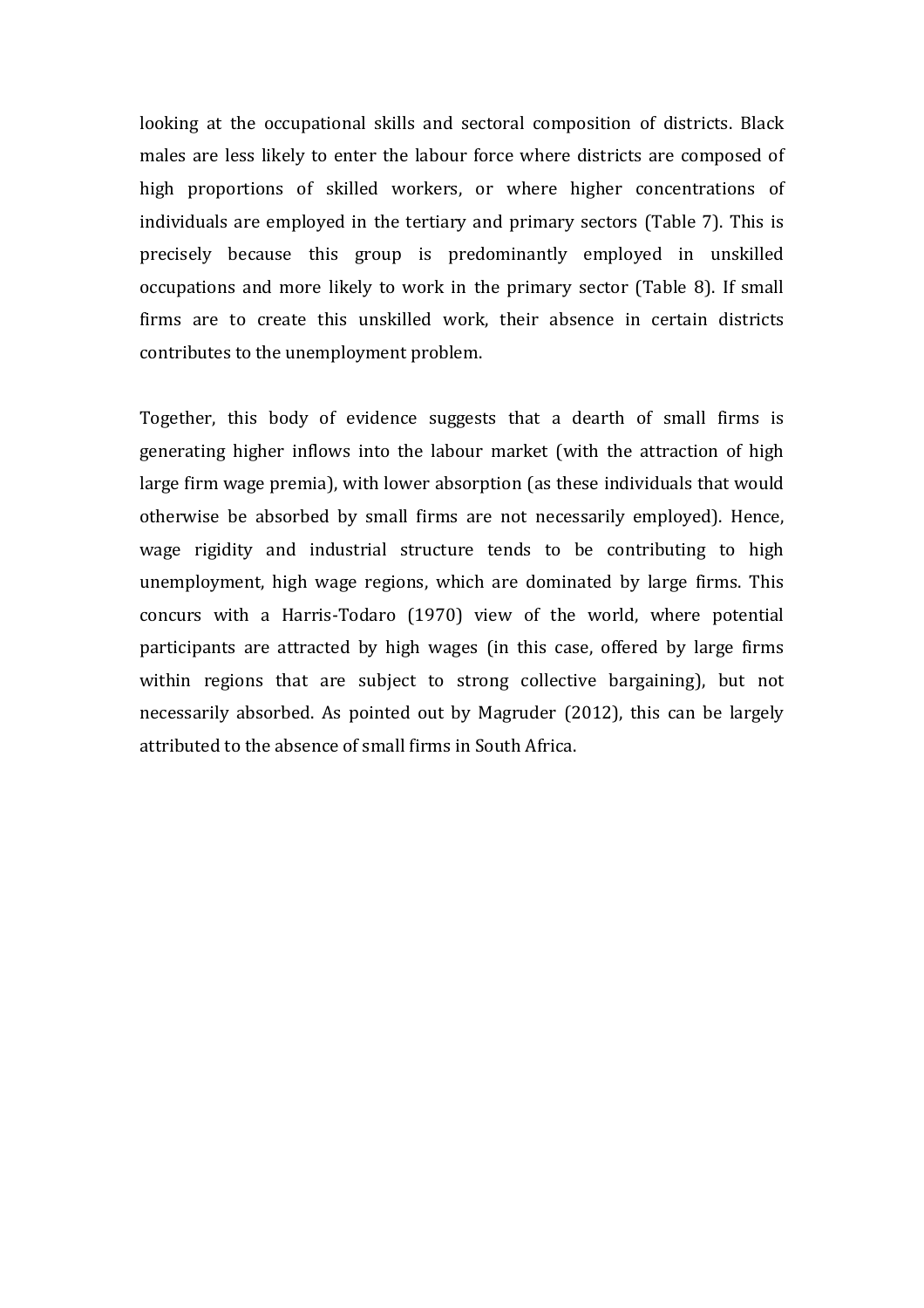| Mean[log(African Male Earnings)]         |            | 2          | 3           | 4          | 5          | 6          | 7           |
|------------------------------------------|------------|------------|-------------|------------|------------|------------|-------------|
| log(Broad Unempl - African Male)         | $-0.035$   | $-0.061$   | $-0.091$    | $-0.127*$  | $-0.094$   | $-0.115*$  | $-0.190**$  |
| Union                                    |            | $1.134***$ | $1.145***$  | $1.012***$ |            |            | $0.856***$  |
| log(Broad Unempl - African Male) x Union |            |            |             | $0.323*$   |            |            | $0.324*$    |
| St Dev[log(Black Male Earnings)]         |            |            | $-0.103***$ |            |            | $-0.073**$ | $-0.100***$ |
| Firm size: 2-4 workers                   |            |            |             |            | 0.104      | 0.096      | $0.129*$    |
| Firm size: 5-9 workers                   |            |            |             |            | $0.406***$ | $0.404***$ | $0.313***$  |
| Firm size: 10-19 workers                 |            |            |             |            | $0.659***$ | $0.655***$ | $0.444***$  |
| Firm size: 20-49 workers                 |            |            |             |            | $0.725***$ | $0.723***$ | $0.508***$  |
| Firm size: 50+ workers                   |            |            |             |            | $0.857***$ | $0.852***$ | $0.553***$  |
| Educ: Primary                            | $0.279***$ | $0.300***$ | $0.308***$  | $0.290***$ | $0.288***$ | $0.294***$ | $0.296***$  |
| Educ: Incomplete Secondary               | 0.184      | $0.247**$  | $0.261**$   | $0.243**$  | $0.184*$   | $0.194*$   | $0.247**$   |
| Educ: Matric                             | $0.405***$ | $0.450***$ | $0.481***$  | $0.444***$ | $0.399***$ | $0.422***$ | $0.463***$  |
| Educ: Tertiary                           | $1.256***$ | $0.861***$ | $0.917***$  | $0.870***$ | $1.072***$ | $1.115***$ | $0.855***$  |
| Occup: Highly Skilled                    | $1.376***$ | $1.419***$ | $1.430***$  | $1.407***$ | $1.378***$ | 1.385***   | $1.409***$  |
| Occup: Skilled                           | 1.391***   | $1.066***$ | $1.091***$  | $1.040***$ | $1.239***$ | $1.258***$ | $1.019***$  |
| Occup: Semi-skilled                      | $0.288***$ | $0.227***$ | $0.218***$  | $0.222***$ | $0.285***$ | $0.279***$ | $0.218***$  |
| Sector: Secondary                        | 0.017      | $-0.05$    | $-0.04$     | $-0.045$   | $-0.07$    | $-0.062$   | $-0.075$    |
| Sector: Tertiary                         | $0.134**$  | $-0.008$   | 0.008       | $-0.006$   | $0.179***$ | $0.191***$ | 0.065       |
| Constant                                 | $6.266***$ | $6.119***$ | $6.179***$  | $6.154***$ | $5.820***$ | 5.868***   | 5.919***    |
| District FE                              | Y          | Y          | Y           | Y          | Y          | Y          | Y           |
| Time FE                                  | Y          | Y          | Y           | Y          | Y          | Y          | Y           |
| R-squared                                | 0.156      | 0.295      | 0.299       | 0.296      | 0.232      | 0.234      | 0.327       |
| N                                        | 2393       | 2393       | 2393        | 2393       | 2393       | 2393       | 2393        |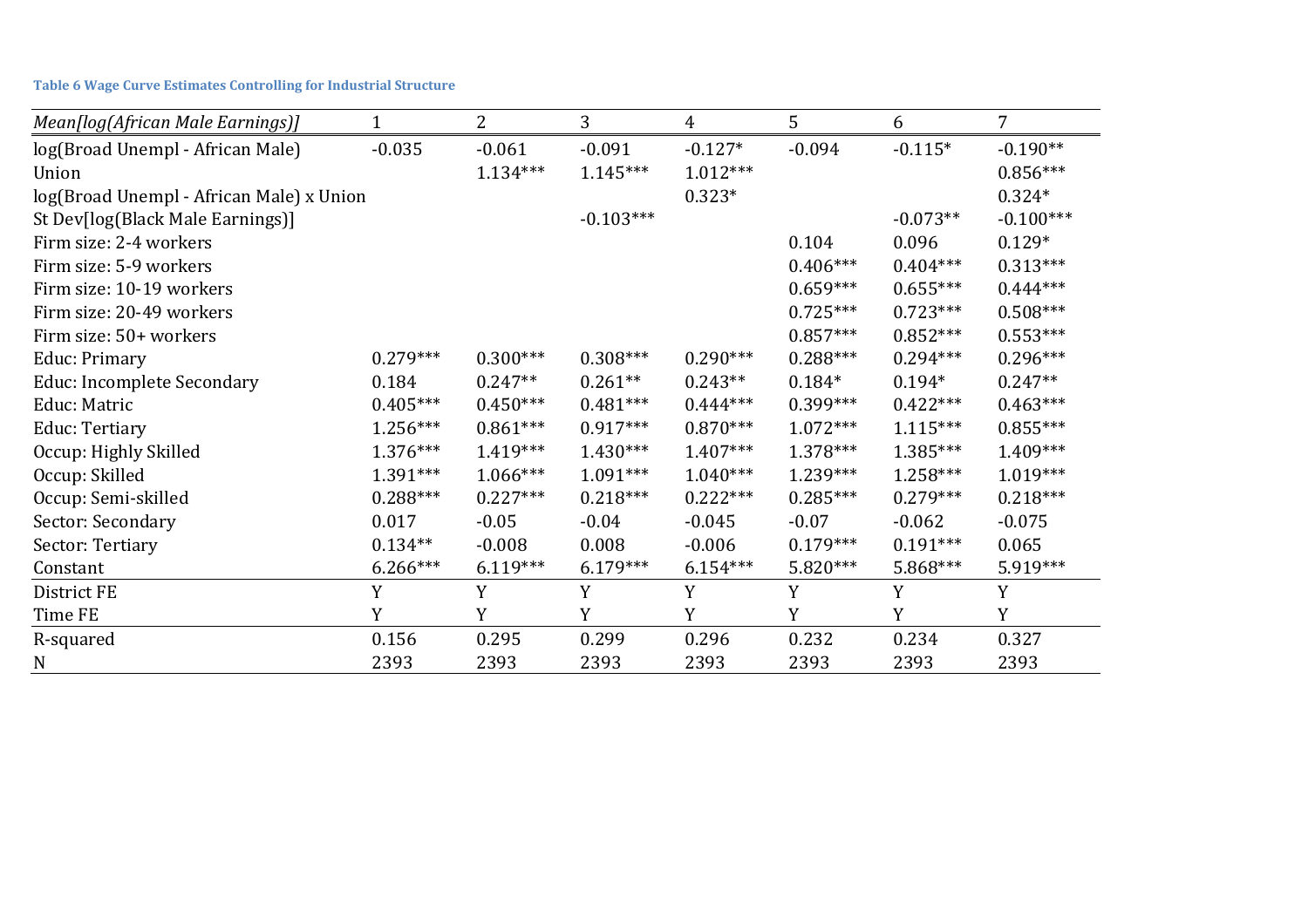| Broad LFP - African Male           | $\mathbf{1}$ | $\overline{2}$ | 3                            | 4          | 5          | 6                   | $\overline{7}$                                                    |
|------------------------------------|--------------|----------------|------------------------------|------------|------------|---------------------|-------------------------------------------------------------------|
| log(African Male Earnings)         | $0.010*$     | $0.014**$      | $0.016***$                   | $0.019***$ | $0.014**$  | $0.015***$          | $0.020***$                                                        |
| Union                              |              | $-0.031*$      | $-0.036**$                   | 0.168      |            |                     | 0.055                                                             |
| log(African Male Earnings) x Union |              |                |                              | $-0.028$   |            |                     | $-0.012$                                                          |
| St Dev[log(Black Male Earnings)]   |              |                | $0.032***$                   |            |            | $0.031***$          | $0.031***$                                                        |
| Firm size: 2-4 workers             |              |                |                              |            | 0.013      | 0.016               | 0.015                                                             |
| Firm size: 5-9 workers             |              |                |                              |            | $-0.02$    | $-0.019$            | $-0.018$                                                          |
| Firm size: 10-19 workers           |              |                |                              |            | $-0.031$   | $-0.03$             | $-0.026$                                                          |
| Firm size: 20-49 workers           |              |                |                              |            | $-0.023$   | $-0.022$            | $-0.018$                                                          |
| Firm size: 50+ workers             |              |                |                              |            | $-0.023$   | $-0.021$            | $-0.015$                                                          |
| <b>Educ: Primary</b>               | 0.026        | 0.024          | 0.022                        | 0.024      | 0.025      | 0.023               | 0.022                                                             |
| Educ: Incomplete Secondary         | $-0.022$     | $-0.025$       | $-0.028$                     | $-0.025$   | $-0.024$   | $-0.027$            | $-0.029$                                                          |
| Educ: Matric                       | $0.103***$   | $0.100***$     | $0.091***$                   | $0.100***$ | $0.101***$ | $0.093***$          | $0.090**$                                                         |
| Educ: Tertiary                     | $0.166***$   | $0.171***$     | $0.149**$                    | $0.183***$ | $0.168***$ | $0.147**$           | $0.156***$                                                        |
| Occup: Highly Skilled              | $-0.083**$   |                | $-0.091***-0.096***-0.088**$ |            |            |                     | $-0.089***-0.093***-0.098***$                                     |
| Occup: Skilled                     |              |                |                              |            |            |                     | $-0.090***-0.087***-0.095***-0.086***-0.087***-0.096***-0.093***$ |
| Occup: Semi-skilled                | $-0.019$     | $-0.019$       | $-0.017$                     | $-0.018$   | $-0.022*$  | $-0.02$             | $-0.019$                                                          |
| Sector: Secondary                  | $-0.032*$    | $-0.030*$      | $-0.033**$                   | $-0.033**$ | $-0.028*$  | $-0.031*$           | $-0.031*$                                                         |
| Sector: Tertiary                   | $-0.034**$   | $-0.031**$     | $-0.035**$                   | $-0.032**$ | $-0.034**$ | $-0.039***-0.036**$ |                                                                   |
| Constant                           | $0.662***$   | $0.638***$     | $0.612***$                   | $0.608***$ | $0.650***$ | $0.626***$          | $0.595***$                                                        |
| District FE                        | Y            | Y              | Y                            | Y          | Y          | Y                   | Y                                                                 |
| Time FE                            | Y            | Y              | Y                            | Y          | Y          | Y                   | Y                                                                 |
| R-squared                          | 0.026        | 0.028          | 0.035                        | 0.029      | 0.03       | 0.037               | 0.038                                                             |
| N                                  | 2393         | 2393           | 2393                         | 2393       | 2393       | 2393                | 2393                                                              |

**Table 7 Labour Force Participation Function - African Males**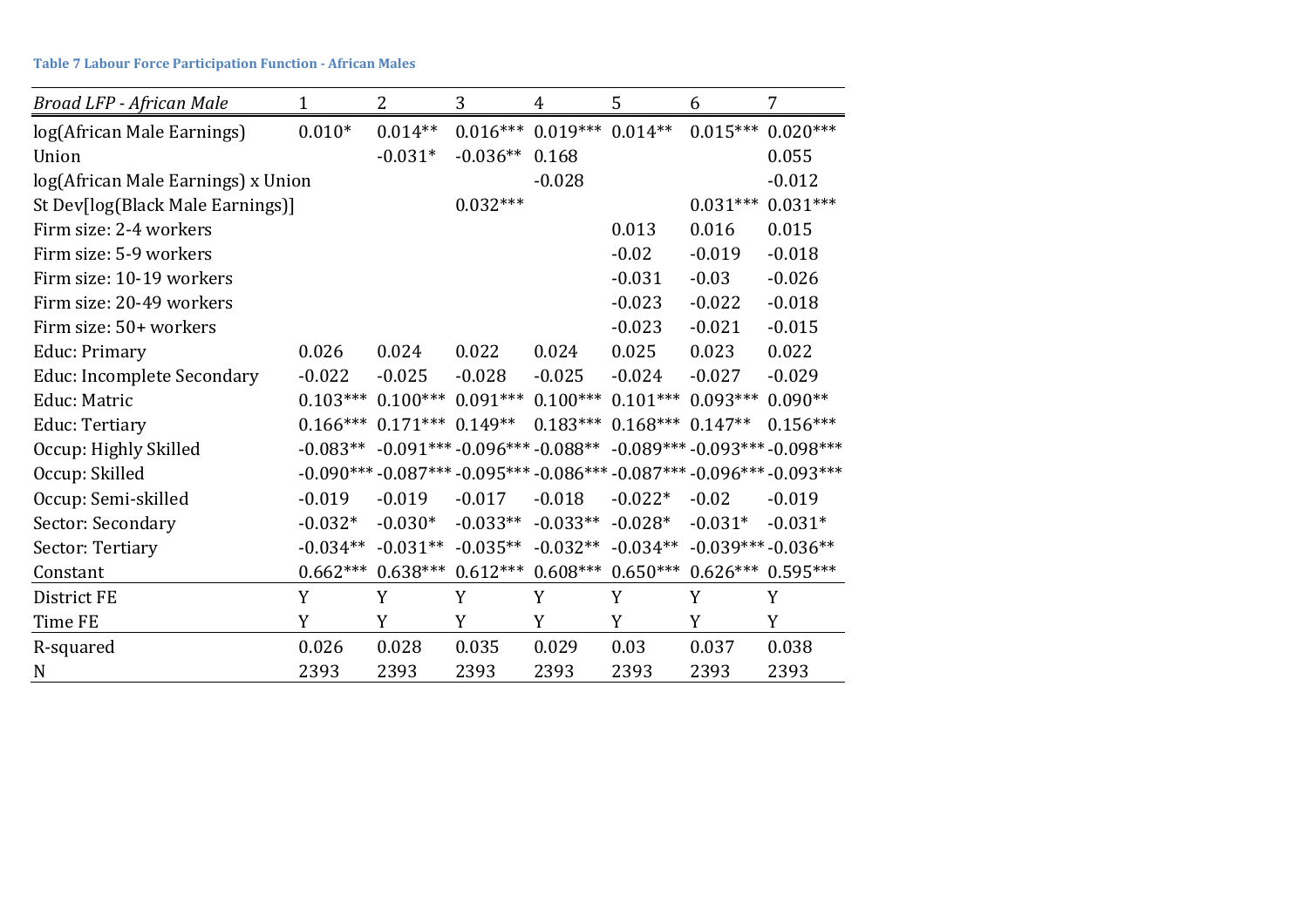**Table 8 Employment Function - African Males**

| Employment - African Male                                                                       | $\mathbf{1}$ | 2                                                                            | 3                  | 4                    | 5          | 6                            | 7                                                                |
|-------------------------------------------------------------------------------------------------|--------------|------------------------------------------------------------------------------|--------------------|----------------------|------------|------------------------------|------------------------------------------------------------------|
| log(African Male Earnings)                                                                      | 0.008        | $0.014**$                                                                    | $-0.011$           | $0.024***$ $0.015**$ |            | $0.017***$                   | $0.026***$                                                       |
| Union                                                                                           |              | $-0.042**$                                                                   | $0.037*$           | $0.428***$           |            |                              | 0.196                                                            |
| log(African Male Earnings) x Union                                                              |              |                                                                              |                    | $-0.066***$          |            |                              | $-0.032$                                                         |
| St Dev[log(Black Male Earnings)]                                                                |              |                                                                              | $-0.067***$        |                      |            | $0.060***$                   | $0.058***$                                                       |
| Firm size: 2-4 workers                                                                          |              |                                                                              |                    |                      | $-0.003$   | 0.004                        | 0.003                                                            |
| Firm size: 5-9 workers                                                                          |              |                                                                              |                    |                      | $-0.056**$ | $-0.054**$                   | $-0.053**$                                                       |
| Firm size: 10-19 workers                                                                        |              |                                                                              |                    |                      |            | $-0.052**$ $-0.050**$        | $-0.045*$                                                        |
| Firm size: 20-49 workers                                                                        |              |                                                                              |                    |                      |            | $-0.054** -0.052** -0.047*$  |                                                                  |
| Firm size: 50+ workers                                                                          |              |                                                                              |                    |                      |            | $-0.069***-0.065***-0.056**$ |                                                                  |
| Educ: Primary                                                                                   | $-0.014$     | $-0.017$                                                                     | 0.052              | $-0.017$             | $-0.012$   | $-0.017$                     | $-0.018$                                                         |
| Educ: Incomplete Secondary -0.117*** -0.121*** 0.130*** -0.120*** -0.116*** -0.123*** -0.126*** |              |                                                                              |                    |                      |            |                              |                                                                  |
| Educ: Matric                                                                                    | $-0.073*$    | $-0.077*$                                                                    | $0.171***$ -0.077* |                      | $-0.071*$  | $-0.088**$                   | $-0.090**$                                                       |
| Educ: Tertiary                                                                                  | $0.205***$   | $0.212***$ -0.182** 0.240*** 0.213*** 0.171**                                |                    |                      |            |                              | $0.192***$                                                       |
| Occup: Highly Skilled                                                                           | $-0.096**$   | $-0.106***0.093**$                                                           |                    |                      |            |                              | $-0.101***$ $-0.105***$ $-0.112***$ $-0.116***$                  |
| Occup: Skilled                                                                                  |              |                                                                              |                    |                      |            |                              | $-0.106***-0.102***0.137***-0.100***-0.105***-0.121***-0.116***$ |
| Occup: Semi-skilled                                                                             | 0.012        | 0.013                                                                        | $-0.030*$          | 0.014                | 0.01       | 0.014                        | 0.015                                                            |
| Sector: Secondary                                                                               | $-0.040**$   | $-0.038**$ 0.044**                                                           |                    | $-0.044**$ $-0.034*$ |            | $-0.040**$                   | $-0.041**$                                                       |
| Sector: Tertiary                                                                                |              |                                                                              |                    |                      |            |                              | $-0.057***-0.053***0.088***-0.056***-0.061***-0.070***-0.067***$ |
| Constant                                                                                        |              | $0.497***$ $0.465***$ $0.367***$ $0.394***$ $0.487***$ $0.441***$ $0.382***$ |                    |                      |            |                              |                                                                  |
| District FE                                                                                     | Y            | Y                                                                            | Y                  | Y                    | Y          | Y                            | Y                                                                |
| Time FE                                                                                         | Y            | Y                                                                            | Y                  | Y                    | Y          | Y                            | Y                                                                |
| R-squared                                                                                       | 0.054        | 0.056                                                                        | 0.093              | 0.06                 | 0.061      | 0.08                         | 0.083                                                            |
| N                                                                                               | 2393         | 2393                                                                         | 2393               | 2393                 | 2393       | 2393                         | 2393                                                             |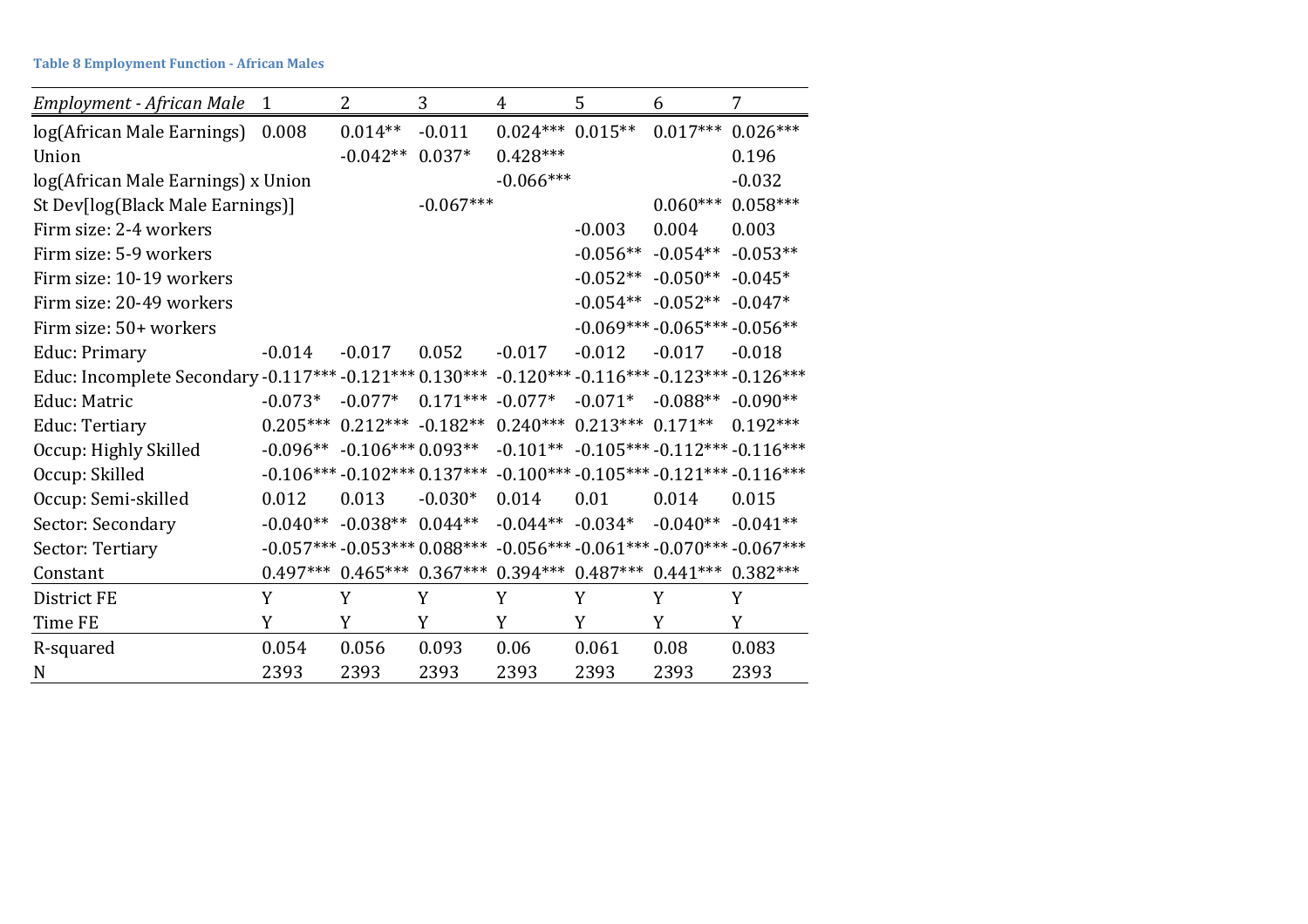# **4 Conclusion and Policy Implications**

The Harvard Group of economists has proposed a wage subsidy to target the severe youth unemployment problem in South Africa. Labour market entry has occurred in a large wave amongst the youngest entrants, without being absorbed (Burger, Van der Berg, & von Fintel, 2012), and requires concerted policy effort to solve. That evidence suggests that targeting labour supply with the subsidy may be appropriate. However, the simulated evidence presented by Go *et. al.* (2010) suggests that the policy will largely be ineffective if the labour market remains rigid, and if various skills categories cannot substitute for each other. Each of these still remain dominant features of South Africa's labour market. Essentially this suggests that the policy cannot solve the issue of structural unemployment, nor of labour market inflexibility. The models presented in this paper show that black males tend not to enter the labour market, nor are absorbed, if district employment is highly concentrated in skilled occupations. This is a sector which traditionally has not employed this particular group. Hence, stimulating the creation of this type of work would potentially absorb the long queue of young workers who have recently joined the ranks of the unemployed. At the same time, unionisation fuels rigidity, with high concentrations of employment in large firms, which pay high wages and drive out small firms. This is evidenced by lower wage dispersity in districts with higher concentrations of large firms, suggesting that there is an absent "lower tail", which concurs with the notion that small firms have exited the market. Furthermore, the regression analysis above uncovers the mechanism that leads to both high unemployment and high wages in the same regions: only after controlling for firm size and wage dispersion does a standard wage curve emerge, which suggests that industrial structure is limiting the ability of small firms to lower wages below those set by bargaining councils and to absorb additional workers. Hence, the labour market is limited from clearing by way of wage adjustment, and unemployment ensues. An alternative to focussing on labour supply, therefore, is to consider directing the wage subsidy at small firms, who cannot afford to stay in business due to high wage bills driven up by centralised bargaining. This proposal requires finer attention, as some efforts at supporting small businesses with tax incentives have not necessarily enjoyed success. However, this measure would influence job creation directly, and support small businesses in one of their main costs, as opposed to a tax break that targets costs more generally. This also circumvents the criticism of unions that older workers will be substituted by younger workers under the current proposal; rather, no substitution will occur with the alternative target, as it does not influence the choice of labour supply, nor will it take away workers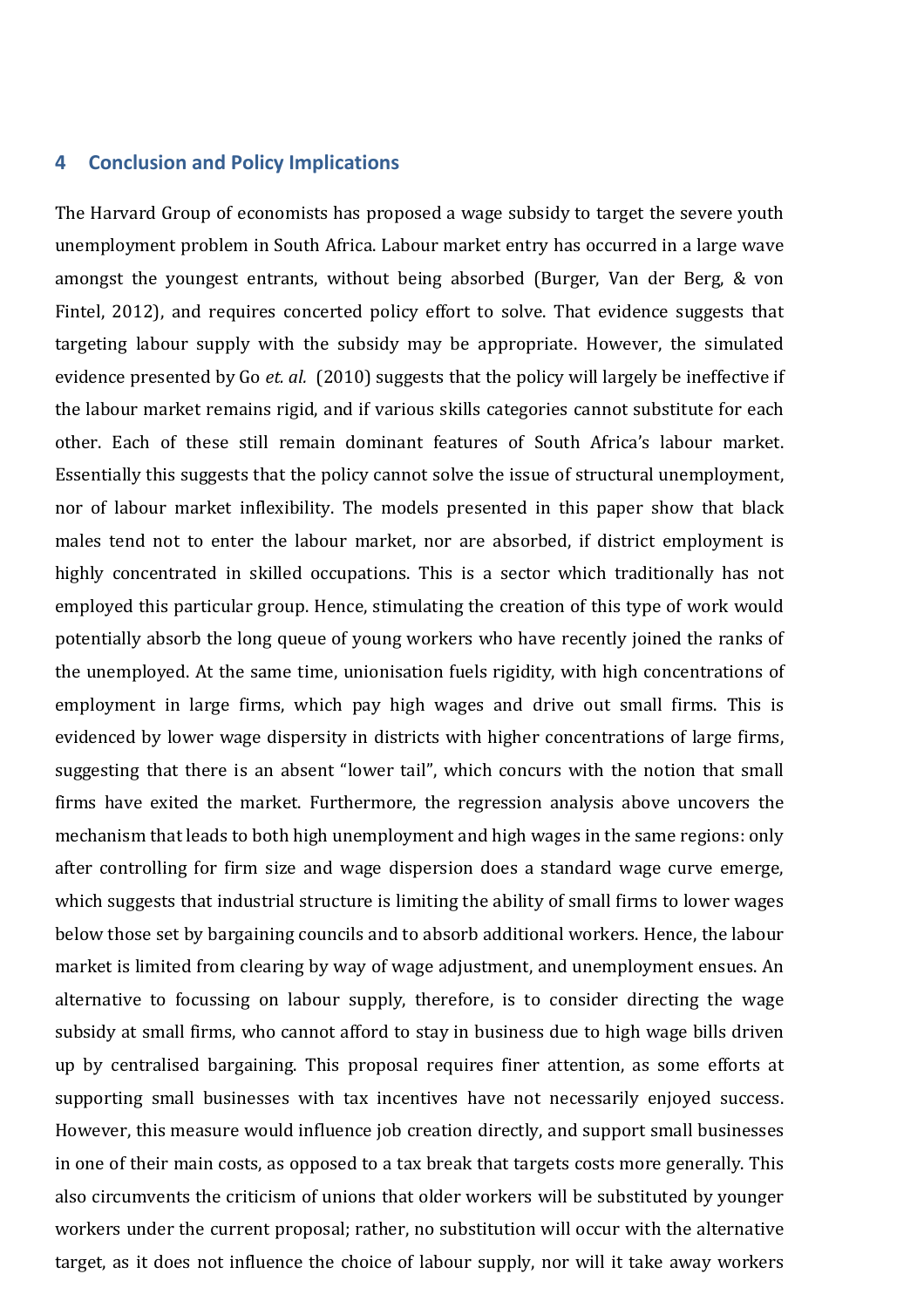from large employers. Substitution effects are likely to play a smaller role, as this approach will likely create new jobs (and employers) that did not exist or were at great risk of being destroyed, rather than influencing the behaviour of existing employers.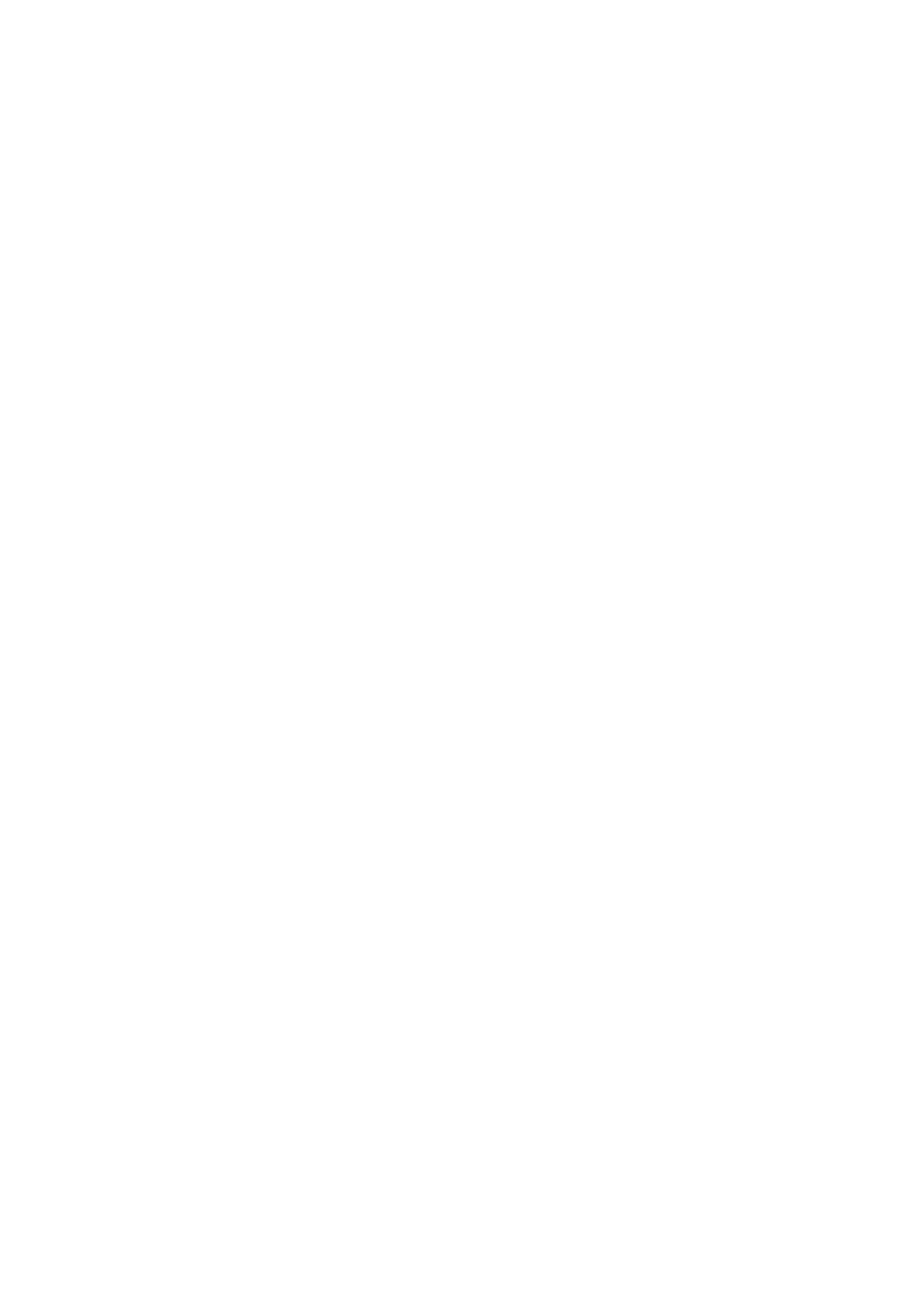# **5 Bibliography**

- Albaek, K., Asplund, R., Blomskog, S., Barth, E., Gumundsson, B. R., Karlsson, V., et al. (2000). Dimensions of the wage-unemployment relationship in the nordic countries: wage flexibility without wage curve. In S. W. Polachek (Ed.), *Worker Well-being - Research in Labour Economics* (Vol. 19, pp. 345- 381).
- Baltagi, B. H., & Blien, U. (1998). The German wage curve: evidence from the IAB employment sample. . *Economics Letters , 61*, 135-142.
- Baltagi, B. H., Blien, U., & Wolf, K. (2000). The East German wage curve 1993– 1998. *Economics Letters , 69*, 25-31.
- Bhorat, H., & Hodge, J. (1999). Decomposing Shifts in Labour Demand in South Africa. *The South African Journal of Economics , 67* (3), 349-380.
- Blanchflower, D. G., & Oswald, A. J. (1990). The Wage Curve. *NBER Working Paper , 3181*.
- Blanchflower, D. G., & Oswald, A. J. (1994). *The Wage Curve.* Cambridge: MIT Press.
- Blanchflower, D. G., & Oswald, A. J. (2008). Wage Curve. In S. N. Durlauf, & L. E. Blume (Eds.), *The New Palgrave Dictionary of Economics* (2nd Edition ed.). Palgrave Macmillan.
- Buettner, T. (1999). The effect of unemployment, aggregate wages and spatial contiguity on local wages: an investigation with German district level data . *Papers in Regional Science , 78*, 47-67.
- Burger, R. P., & von Fintel, D. P. (2009). *Determining the Causes of the Rising South African Unemployment Rate: An Age, Period and Generational Analysis.* Stellenbosch Economic Working Paper 24/2009.
- Burger, R. P., Van der Berg, S., & von Fintel, D. P. (2012). *The unintended consequences of education policies on South African participation and unemployment.* Stellenbosch Economic Working Papers 11/2012.
- Burger, R., & Yu, D. (2006). Wage trends in post-apartheid South Africa: Constructing an earnings series for South Africa from household survey data . *Labour Market Frontiers , 8*, 1-8.
- Card, D. (1995). The Wage Curve: A Review. *Journal of Economic Literature , XXXIII* (June), 785-799.
- Driffill, J. (2006). The Centralization of Wage Bargaining Revisited: What have we Learnt? *Journal of Common Market Studies , 44* (4), 731-756.
- Fedderke, J. (2012). The Cost of Rigidity: the case of the South African labor market. *Economic Research Southern Africa Working Paper , 290*.
- Go, D., Kearney, M., Korman, V., Robinson, S., & Thierfelder, K. (2010). Wage subsidy and labour market flexibility in South Africa. *Journal of Development Studies , 46* (9), 1481-1502.
- Harris, J., & Todaro, M. P. (1970). Migration, Unemployment, and Development: A Two-Sector Analysis. *The American Economic Review , 60* (March), 126- 142.
- Iverson, T. (1998). Wage Bargaining, Central Bank Independence, and the Real Effects of Money. *International Organization , 52* (3), 469-504.